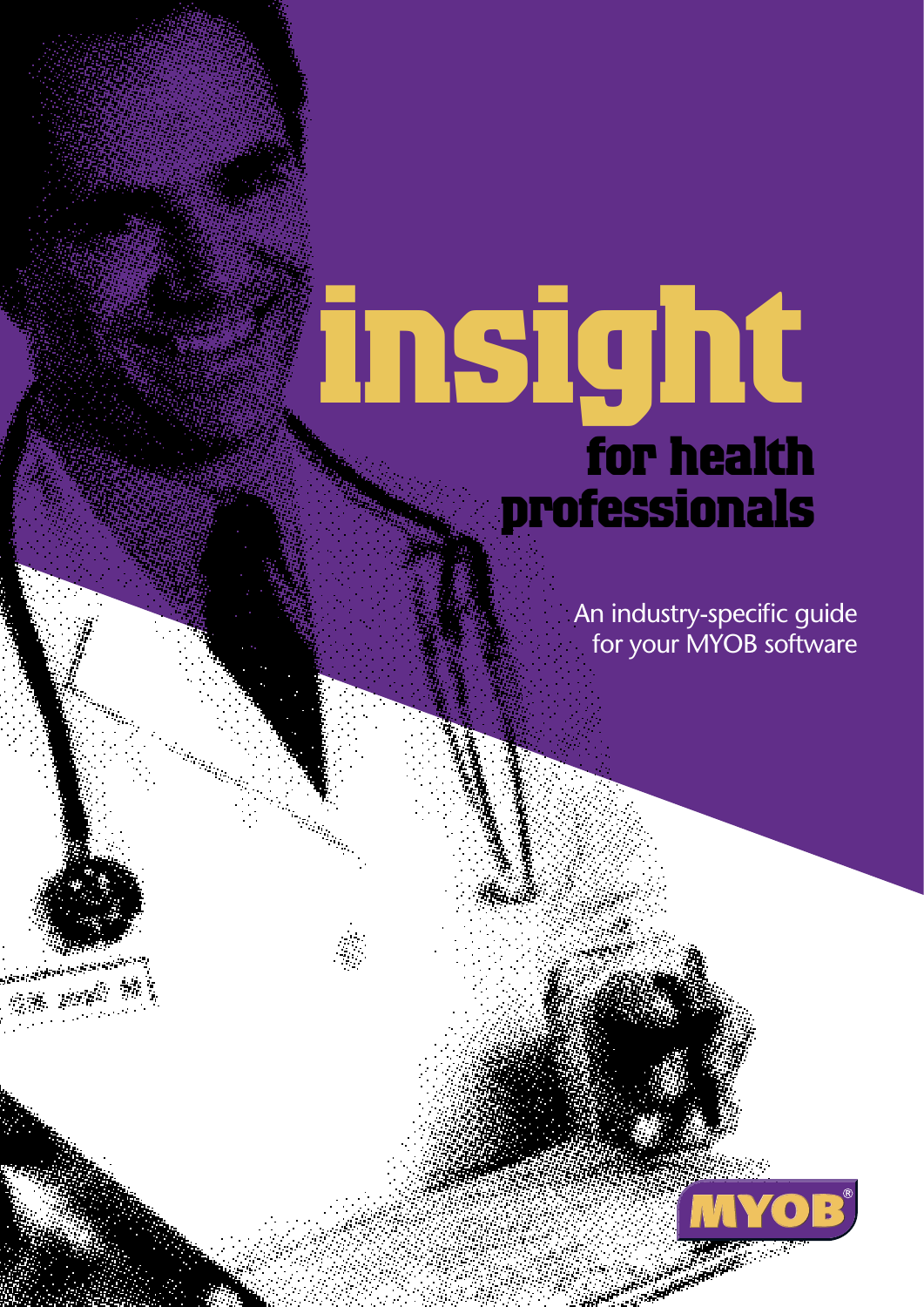## **Contents**

| <b>Introduction</b>                                      | 3  |
|----------------------------------------------------------|----|
| <b>Choosing your MYOB software</b>                       | 4  |
| <b>Understanding the essentials</b>                      | 5  |
| Creating your accounts list                              | 5  |
| Reviewing your accounts list                             | 5  |
| Checking your preferences                                | 6  |
| Setting up opening balances                              | 6  |
| Getting ready to go                                      | 6  |
| <b>Billing your patients</b>                             | 7  |
| Creating your first invoice                              | 7  |
| Changing the look and layout of your invoices            | 7  |
| Printing receipts on the spot                            | 8  |
| Integrating with other billing systems                   | 8  |
| Adapting your invoice to meet government<br>requirements | 9  |
| Case study - Body & Beauty                               | 10 |
| <b>Receiving payments</b>                                | 11 |
| Working with undeposited funds accounts                  | 11 |
| Setting up an undeposited funds account                  | 11 |
| Transferring money into your bank account                | 11 |
| Understanding how Eftpos and credit card                 |    |
| totals come through                                      | 12 |
| Setting up your patient database                         | 13 |
| Organising your patients into groups                     | 13 |
| Printing mailing labels                                  | 14 |
| Creating appointment reminders                           | 14 |
| Sending reminder letters                                 | 15 |
| Running an independent database for<br>your patients     | 16 |

| <b>Case study - The Chiro Practor</b>                            | 17 |
|------------------------------------------------------------------|----|
| <b>Dealing with expenses</b>                                     |    |
| Recording expenses                                               | 18 |
| Recording a supplier invoice                                     | 18 |
| Paying suppliers electronically                                  | 19 |
| Organising petty cash (if you have a<br>petty cash tin)          | 20 |
| Organising petty cash (if you have a wallet<br>full of receipts) | 20 |
| Analysing the success of your practice                           | 21 |
| Setting up your income accounts                                  | 21 |
| Analysing the profitability of individual<br>practices           | 21 |
| Reporting for different doctors or<br>cost centres               | 22 |
| <b>Case study - Dr Dobson</b>                                    | 23 |
| Looking after your financial information                         | 24 |
| Keeping your financial results private                           | 24 |
| Setting different levels of access for different<br>employees    | 24 |
| Accessing your company file from a distance                      | 25 |
| <b>Managing GST and taxation</b>                                 | 26 |
| Recording GST on income and expenses                             | 26 |
| Deciding what codes to use when                                  | 27 |
| Recording transactions if you're not<br>registered for GST       | 29 |

In creating this document, MYOB gratefully acknowledges use of material from Making the Most of MYOB business software, 6th edition, by Veechi Curtis, published by Woodslane Pty Ltd, 2004.

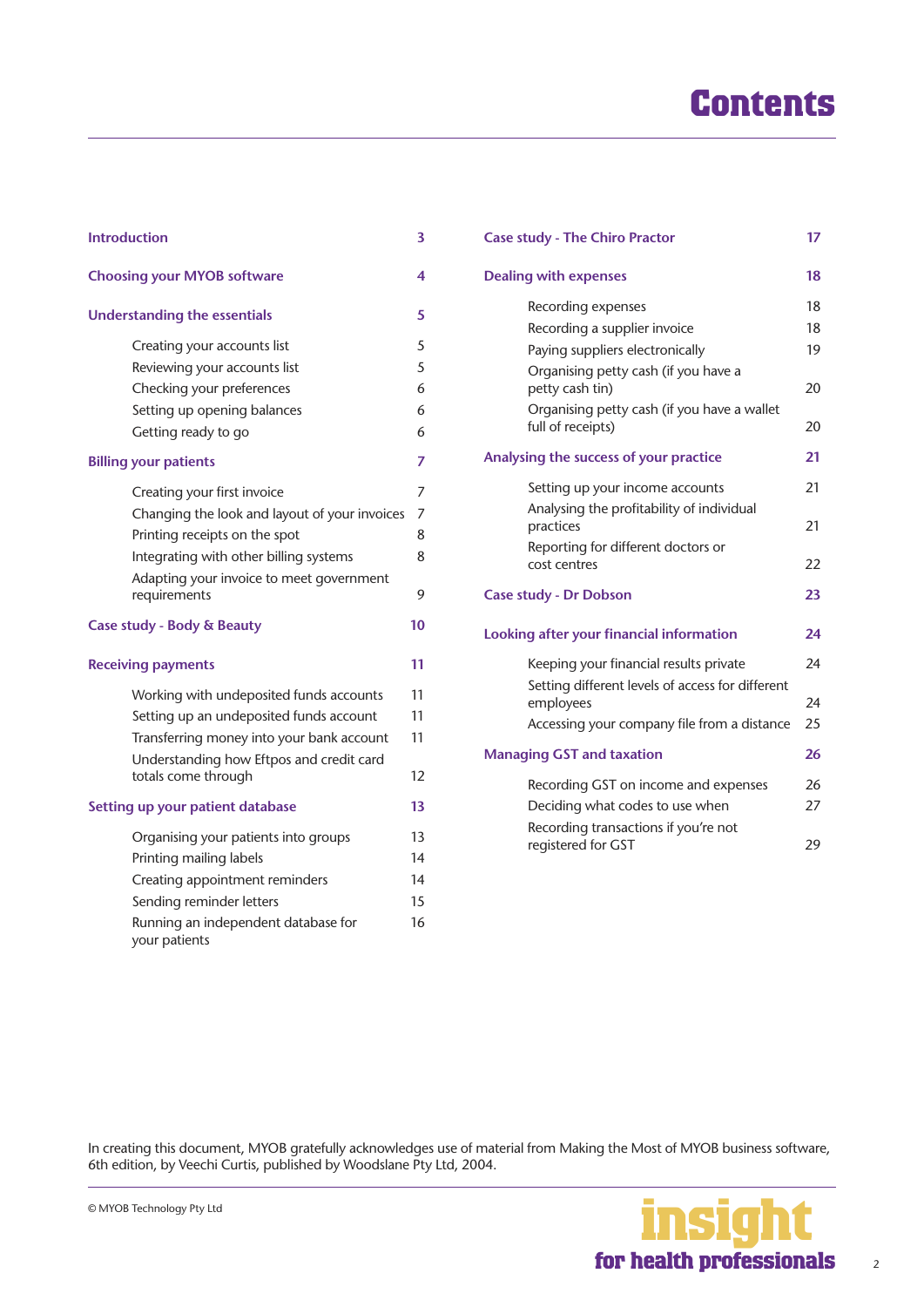## **Introduction**

<span id="page-2-0"></span>For most health practitioners, the focus of their business is naturally their patients. For good patient management, you'll need a detailed database for managing patient details, an efficient billing system and smart-looking receipts. You'll also want to manage expenses, produce Business Activity Statements at the drop of a hat and see how much money you've made at the end of the day.

Happily, all of this is a breeze with MYOB software. In this guide, you'll find practical advice about all these issues, along with lots of ideas and tips for all types of health practitioners; whether you're an acupuncturist or an obstetrician, a physiotherapist or a GP.

Throughout this guide, you'll also come across case studies where you can read about health practitioners in real-life situations. Browse through these case studies to get the big picture of how MYOB software can work for you.

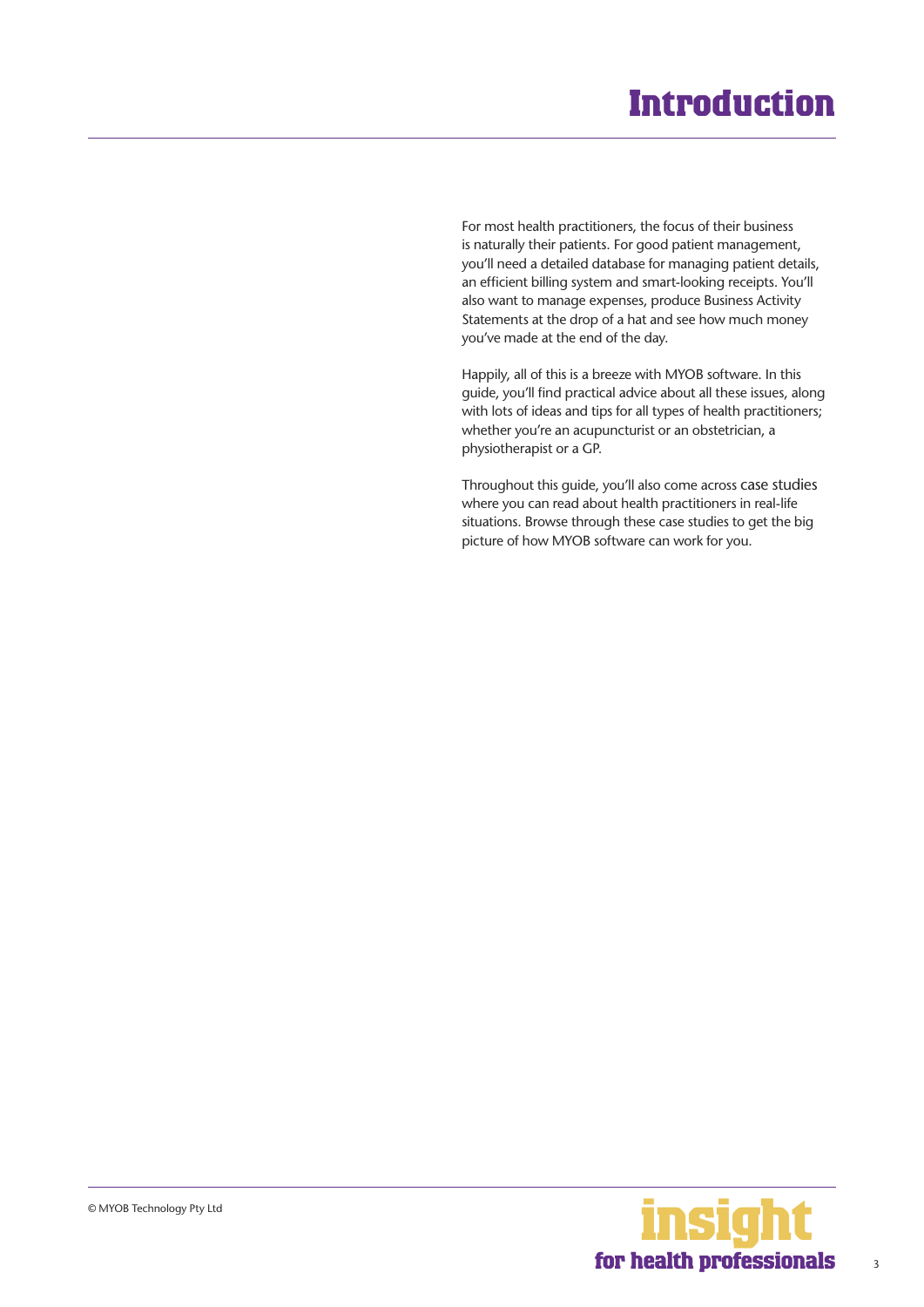## <span id="page-3-0"></span>**Choosing your MYOB software**

For sole practitioners, either MYOB BusinessBasics (for Windows) or MYOB FirstEdge (for Macs) provides a perfect starting point. However, if you need advanced financial reports, M-Powered® electronic payments, purchases or inventory reporting, then MYOB Accounting is your best bet.

For health practitioners with employees, MYOB Accounting Plus is perfect, as it includes integrated payroll. For larger businesses where more than one person does accounts, MYOB Premier (for Windows) or MYOB AccountEdge (for Macs) provide the most suitable solution as these versions provide multi-user capability, meaning that more than one person can work in the software at a time.

Whichever product you choose, if you want to upgrade to another product that's 'further up the family tree', you can do so at any time. You don't need to buy the new software from scratch; you simply pay an upgrade price.

To find out more about these MYOB products, visit **www.myob.com.au/products/** .



4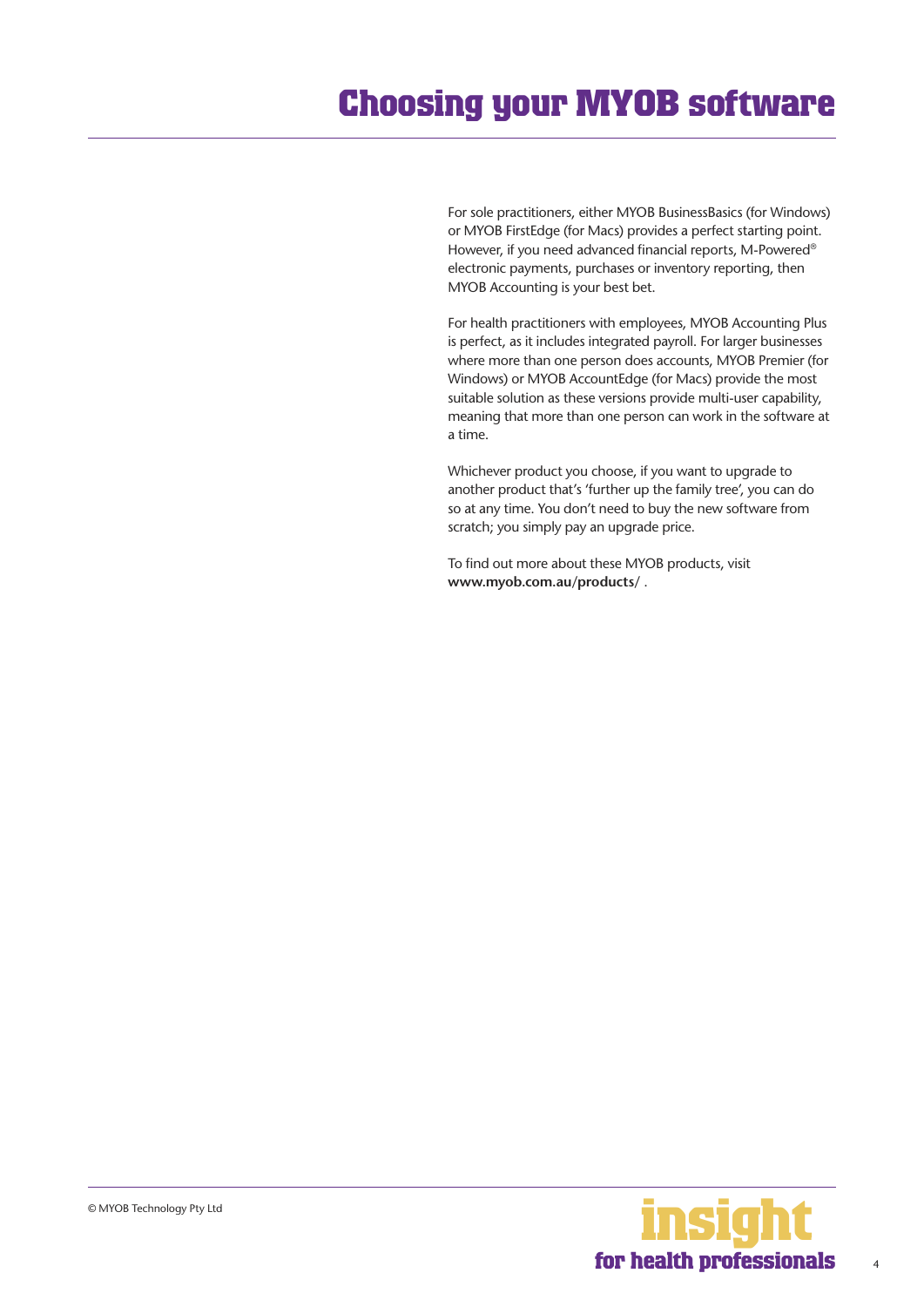<span id="page-4-0"></span>The following five steps are a brief guide to getting started, highlighting important information specific to education and training.

#### **Creating your accounts list**

When you create the company file for your business, the **New Company File Assistant**  asks you to **Build Your Accounts List**, giving you the option of starting with a standard list. Select **Service** as your **Industry Classification** and then pick a business close in nature to your own from the **Type of Business** list. Either the chiropractor or the medical/dental/optician option provide relevant sample lists of accounts and make a good starting point. Don't worry if you can't find an accounts list that is perfect – later on, you can add, change or delete as many accounts as you like.

#### **Reviewing your accounts list**

Before entering your opening balances, you need to adapt your accounts list so that it suits the unique needs of your business.

Your accounts list is a list of categories to which you allocate all transactions. There are eight major account categories (or, for MYOB BusinessBasics and FirstEdge, there are six categories).

| <b>Account Category</b> | What it means                                                                                                                                                                                                                                                                         |
|-------------------------|---------------------------------------------------------------------------------------------------------------------------------------------------------------------------------------------------------------------------------------------------------------------------------------|
| Assets                  | Things you own, or that people owe you. Includes bank accounts, outstanding patient fees<br>and new equipment.<br>Asset account numbers start with 1.                                                                                                                                 |
| Liabilities             | What you owe to other people. Includes loans, taxes payable, and outstanding supplier<br>accounts.<br>Liability account numbers start with 2.                                                                                                                                         |
| Equity                  | This is the profit or loss that your business has made since its inception. Examples of equity<br>accounts include retained profits, partners' drawings, or capital contributions.<br>Equity account numbers start with 3.                                                            |
| Income                  | Money in! Everything you invoice to your patients.<br>Income account numbers start with 4.                                                                                                                                                                                            |
| Cost of sales           | Cost of sales are any direct costs. Goods you buy for resale (such as materials, direct job<br>expenses or software) go here.<br>Cost of sales account numbers start with 5.                                                                                                          |
| Expenses                | Overheads. The day-to-day running costs of your business. Includes advertising, electricity,<br>repairs, wages, and so on.<br>Expense account numbers start with 6.                                                                                                                   |
| Other Income            | Extraordinary income that is not part of normal operations. Could include compensation<br>income, capital gains or interest income.<br>Other Income account numbers start with 8.<br>Note that this account category is not available in MYOB BusinessBasics or MYOB FirstEdge.       |
| <b>Other Expenses</b>   | Extraordinary expenses that are not part of normal operations. Could include lawsuit<br>expenses, capital losses, or fire damage costs.<br>Other Expenses account numbers start with 9.<br>Note that this account category is not available in MYOB BusinessBasics or MYOB FirstEdge. |

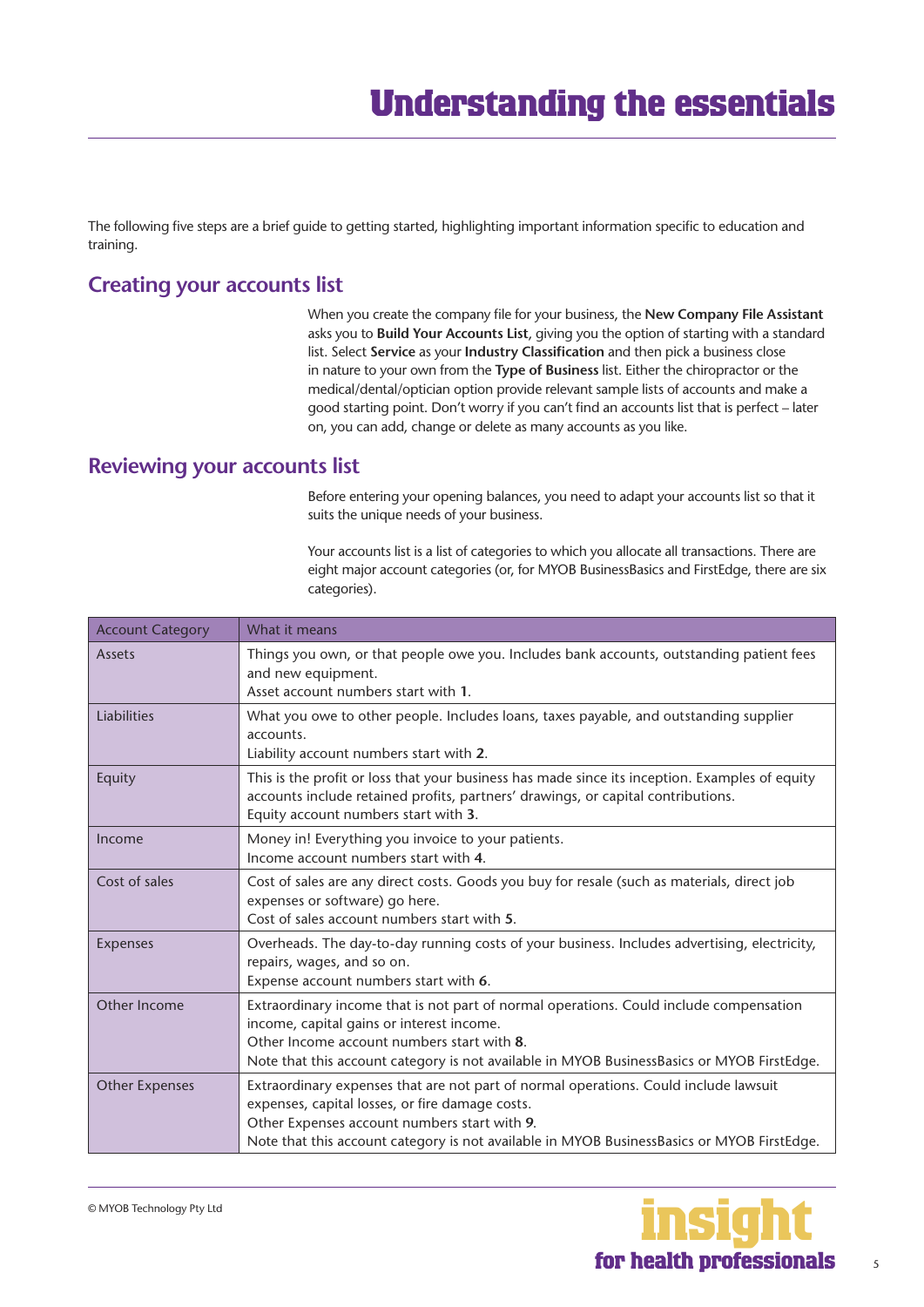#### <span id="page-5-0"></span>**Checking your preferences**

You can customise all MYOB software so that it works for your business the way you want it to. You can do everything from changing the appearance of your windows, to automatically requesting a backup prompt each time you quit the program. It all happens via the **Preferences** window.

To review your preferences, go to the **Setup** menu, choose **Preferences** and then explore the **System**, **Windows**, **Reports & Forms**, **Banking**, **Sales**, **Purchases** and **Security** tabs. Remember—your choice of preferences does not commit you to this for ever and ever, for you can change your preferences at any time.

One preference setting is recommended, especially for new users. Make your company file *changeable*. If you make mistakes, you can correct them, without needing to make complicated reversing journals. To do this, go to the **Security** tab in the **Preferences**  window and clear the **Transactions CAN'T be Changed; They Must be Reversed**  checkbox.

#### **Setting up opening balances**

To enter opening account balances, go to the **Setup** menu; choose **Balances**, and then choose **Account Opening Balances**.

To enter opening balances for outstanding patient accounts, go to the **Setup** menu; choose **Balances**, and then choose **Customer Opening Balances**.

To enter opening balances for outstanding supplier accounts, go to the **Setup** menu; choose **Balances**, and then choose **Supplier Opening Balances** (if you have MYOB BusinessBasics or MYOB FirstEdge, you don't need to set up supplier opening balances).

To get up and running, you only need to enter opening balances for a few accounts. Bare essentials will probably include your bank account and any patient fees or supplier accounts outstanding. Your opening account figures won't balance, but this out of balance amount simply goes to the Historical Balancing account. You or your accountant can fix this later.

#### **Getting ready to go**

Before you start entering transactions, work out how you intend to back up your company file. If your file is going to contain very few transactions, you may be able to fit your backup onto floppy disk. Otherwise, you'll need to have a CD burner or a zip drive.

You might have been lucky so far, but *nobody* can guarantee continued immunity to power surges, theft, fire or hard disk failure. If you don't organise a system now, you'll probably forget about it until it's too late—and then you'll be sorry.

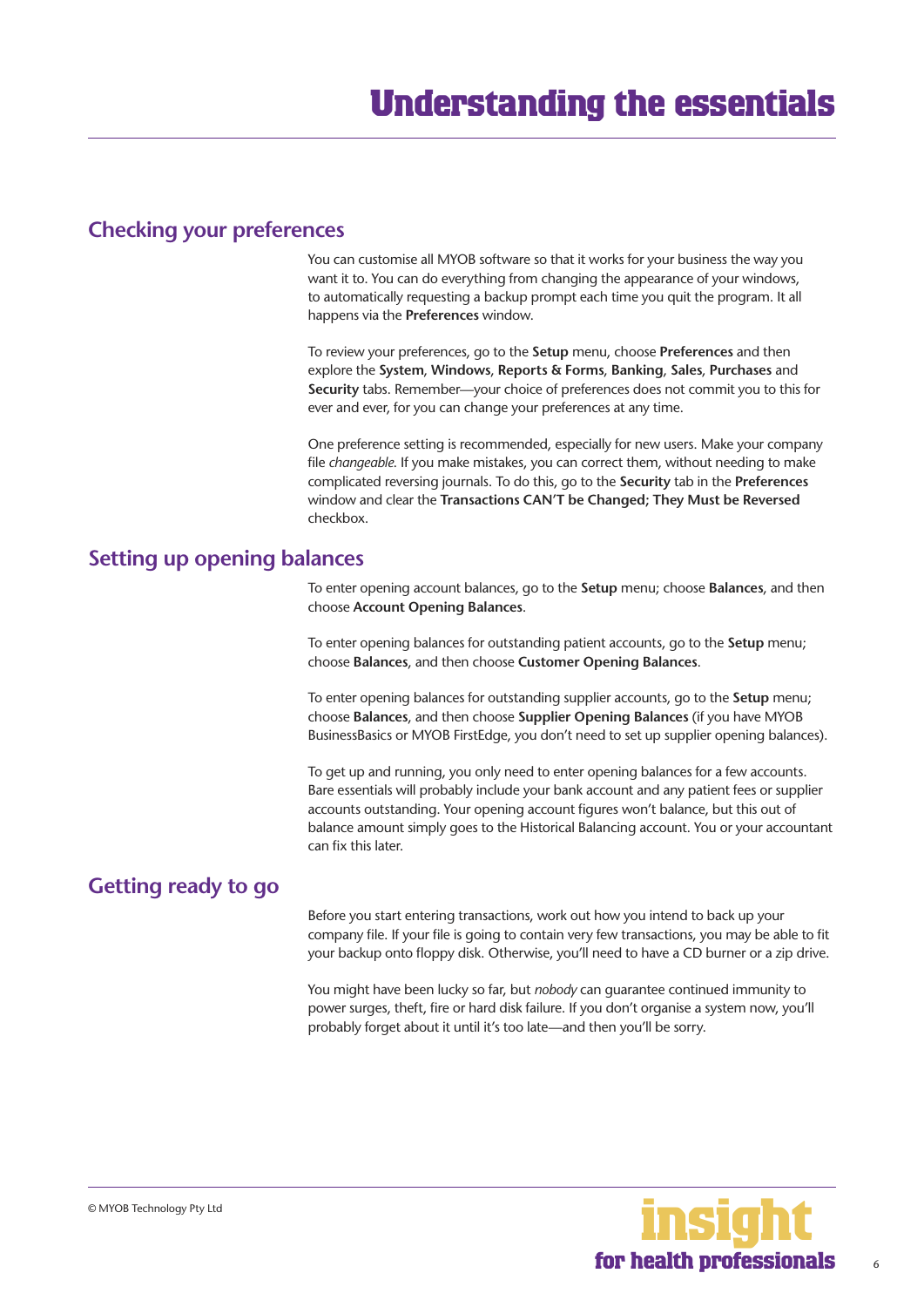<span id="page-6-0"></span>For many practitioners, the first thing they want from their accounting software is a way to create smart-looking invoice and receipts, in the quickest and easiest manner possible. Fortunately, MYOB software makes it easy to manage all these things and the next few sections of this guide explain just how.

By the way, if you already use a separate medical billing system (as is the case for many general practices), refer to the heading *[Integrating with Other Billing Systems on page 8](#page-7-0).*

#### **Creating your first invoice**

To create your first patient invoice or receipt, go to the **Sales** command centre and click **Enter Sales** (or, for MYOB BusinessBasics and MYOB FirstEdge, go to the **Sales Register**  and click **New Sale**).

Next, click **Layout** to choose the most appropriate invoice format. There are three main invoice layouts: **Service**, **Item** and **Professional**.

The best invoice format for health practitioners is usually an **Item** invoice, as you can set up every service you provide as an item in your Items List. Think of an item as being anything can you sell, such as a standard appointment, a long appointment or a cancellation fee. Of course, you can set up items for goods you sell also, such as herbal medicines, supplements or therapeutic aids.

In some situations, **Service** invoices also work well, especially if you want to include detailed descriptions that vary for each patient.

Sales - New Item  $L$  iolx **The best invoice layout for most health**  国 S. Treas des **Million and the contract the** 2 Police **practitioners is either**  ner til an.<br>Tinan **Item or Service AN LICENS March 11 State State**  $\colon$ rata da<br>Isman  $\ddot{\phantom{a}}$ ٦.,  $\overline{a}$  $\mathbb{E}$ ъ p.  $2.111$ **ALC** de cina × consider a Statement of  $\overline{15}$  and  $\overline{\mathbf{x}}$ The invoice in the ш **Prior attacks**  $\cdots$  $\mathcal{C}$ **Processing** والأمال المناسبا screenshot above  $\ddotsc_{\text{TV}}$ over the part of \$0,000 between **Where** shows an item invoice 雫 Q for a physiotherapist.  $\sim$ 92 G Although this invoice

only shows two items, expand the concept to consider the different services you provide, and consider how you can best design your Items List.

#### **Changing the look and layout of your invoices**

With all MYOB software, you can customise your accounts and receipts so that they look exactly as you want them to look. You can change the fonts; add your own logo; draw boxes; add comments and much more. All you have to do is go to the **Sales** command centre; click **Print Invoices** and then click **Customise** (refer to MYOB help for more details on customisation commands).

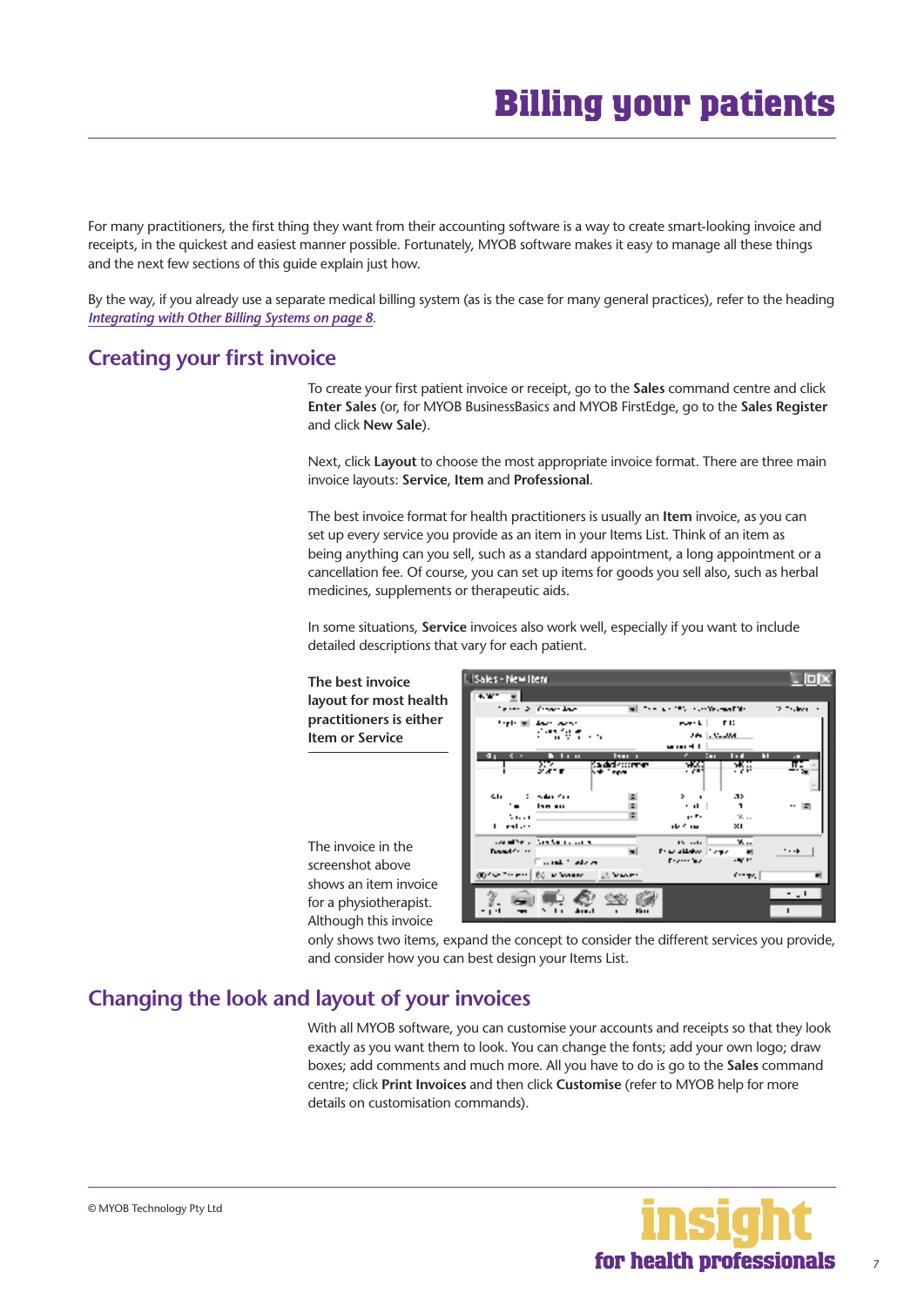<span id="page-7-0"></span>Below is one possible way in which you could customise a patient invoice. Note that although this invoice has been designed using a standard service layout as the starting point, the final version is quite clean and simple, as many of the fields that appear on the standard invoice (such as tax summaries, memos and shipping addresses) have been deleted.

**You can customise your printed invoice to look exactly how you want it to look**

#### **Printing receipts on the spot**

Receipts look like invoices, but are smaller with less detail included on them. In the most recent versions of MYOB software, all you have to do in order to produce a receipt is to go to the **Sales** command centre,

|                                                                                      | Keep Fit Physip January<br><b>Phone: 14141-55.5 523</b><br>Day: 711-9404-0090<br>were worsel equity he-issue succes<br>22 Lothers Street, Follow, NSW 2121 |                    |  |  |
|--------------------------------------------------------------------------------------|------------------------------------------------------------------------------------------------------------------------------------------------------------|--------------------|--|--|
|                                                                                      | IN STOCK ARECHTER                                                                                                                                          |                    |  |  |
| Paleon Saude - Carl Latest<br>- Philippine - Gently - Loc<br>הקליקה של המוני המוני ה | <b>Date CAugust 2014</b>                                                                                                                                   |                    |  |  |
| Kein frien                                                                           |                                                                                                                                                            | <b>Charms</b>      |  |  |
| وكالمحد فعورت ملحدة<br>प्यक ⊶म                                                       |                                                                                                                                                            | s - ton<br>\$17.00 |  |  |
| diale, isan atau gara dama wasuwada DAC.                                             |                                                                                                                                                            |                    |  |  |
|                                                                                      | Kampati will, Janks                                                                                                                                        | اللائحان           |  |  |

record the payment, then click **Print Receipts**.

#### **Integrating with other billing systems**

If you have a busy practice with many practitioners, you may find it most efficient to use a program other than MYOB software to manage your patient accounts, medical histories and appointments. If this is the case, make sure all your business software works as a team, rather than in isolation from one another:

- Don't waste valuable time typing information once into your MYOB company file and once into an independent billing system. Work out what tasks each software package does and make sure there is minimal duplication.
- Consider running MYOB software as a simple 'cashbook' alongside your medical billing software. For example, the billing software would track the details of each patient (including appointments, medical histories and outstanding accounts), whereas MYOB software would only track the total amount banked, working from the bank statement.
- If you decide to maintain tighter internal controls, consider linking your billing software automatically with MYOB accounting software. With the help of MYOB DeveloperPack, you may be able to synchronise the two programs so that the exchange of information is automated, without the need for anything to be recorded twice.

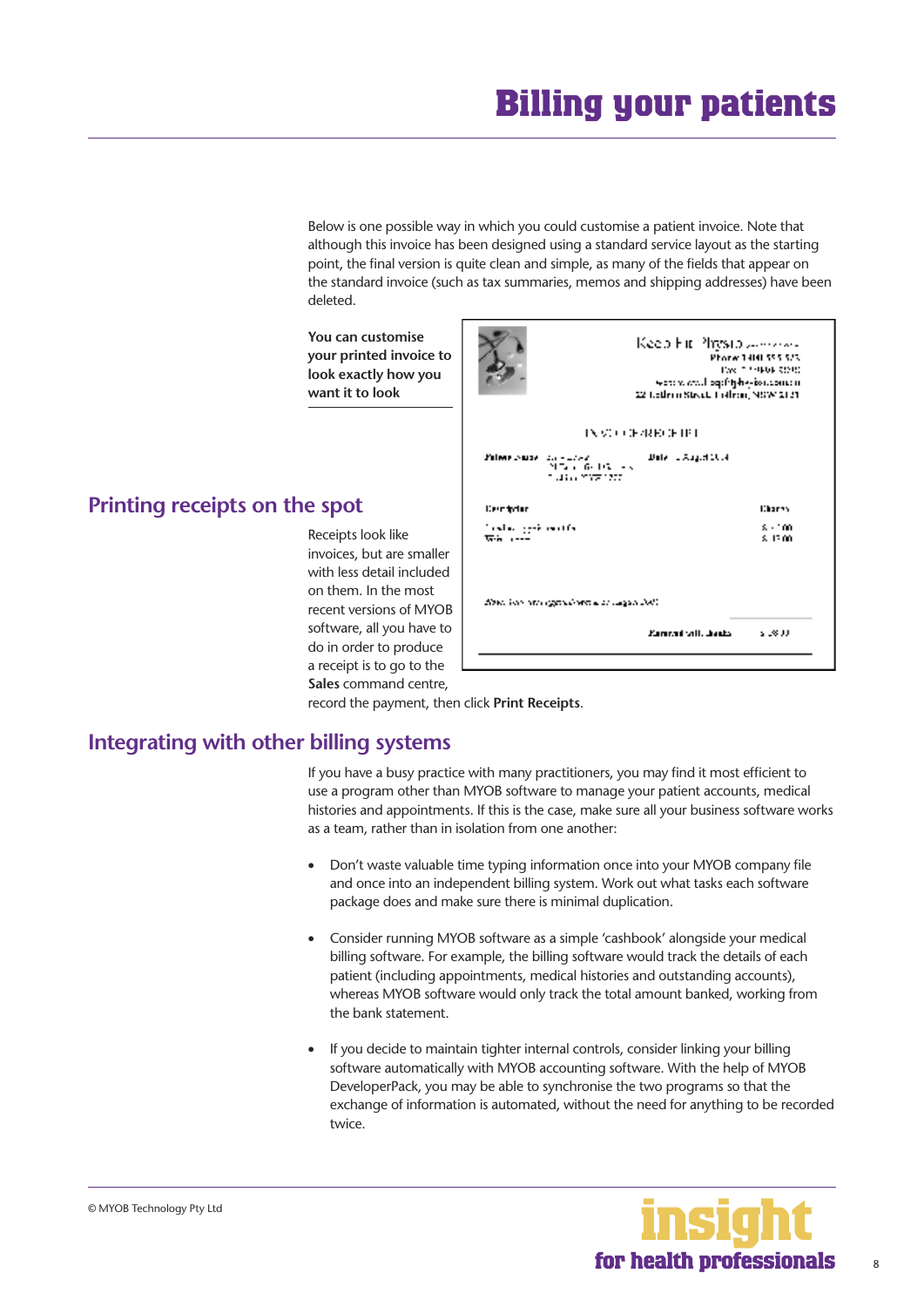#### <span id="page-8-0"></span>**Adapting your invoice to meet government requirements**

Government authorities often ask that patient accounts include very specific information in order for yourself or the patients to be eligible for rebates. Fortunately, this is possible for most invoice layouts; all you require is a little creativity.

The screenshot below shows an example invoice for a psychologist who has to show her bills and statements in a particular format when dealing with workers compensation claims. Using an **Item** invoice layout, this is what she's done:

- The **Customer** card is the workers compensation insurer.
- The physiotherapist uses the insurer's card as the **Customer**, but when she gets to the **Ship To** field, she clicks the address button and selects **Another Card**. This brings up a list of all customers, including the patient in question. She highlights the patient's card and click **Use Card**.
- The **Customer PO#** is used as the Claim number.
- The **Salesperson** field is used as the name of the consulting psychologist.
- The **Comment** field records the patient's date of injury, if this information is required.
- The **Promised Date** field records the patient's date of birth.
- The **Journal Memo** records the patient's name and claim number. This prints as summary information on any statements sent to the insurer.

so that the labels change. For example, if you use the Promised

Date field to record the

| You can customise the   | Nation - Herse Herm.                                                        | ⊓κ                        |
|-------------------------|-----------------------------------------------------------------------------|---------------------------|
| standard sale format    | ÷<br>٠                                                                      |                           |
| to suit many scenarios  | samer > Elbarace<br>No. Shadhah in                                          | z kujas                   |
|                         | . <b>.</b><br>つい黒<br>Vb.                                                    |                           |
|                         | Law Concert<br>.deg + 1 1 - 0 2 - 5 0 0                                     |                           |
|                         | 机电子电子 医单位神经系统<br>in dha<br>ÞП<br>m<br><b>F</b> 11<br>                       | п<br>ш                    |
|                         | - 11<br>www.com/www.a                                                       | 77                        |
|                         | シンペール                                                                       |                           |
|                         | فالته<br>$2.111 - 2.22$                                                     | <b>DE 11</b>              |
|                         | that the about the China.<br>$1 - 44$                                       | 4H                        |
| Of course, when you     | die frau<br>ωп.<br>Sumba Stake<br>استعدادنا                                 | YV.<br>-24.11             |
|                         |                                                                             |                           |
| print this invoice, you | And the Product Sect<br>Address of<br>Same an internet Transit<br>The Story | 31 H<br>$\mathbf{v}$<br>н |
| customise the template  | aughthor can<br><b>Jakobskow</b>                                            | WOM.                      |
| so that the labels      | OliceFoomLa (QU:fourn:<br>6.L K                                             | Ginz, Disasche            |
| change. For example,    |                                                                             |                           |
| if you use the Promised | ien i<br>r r<br>':ara<br><b>Low</b>                                         | 1:1:1                     |

patient's date of birth, then you customise the Promised Date text box in the Customise Invoices window so that this prints as Date of Birth. Although this is a very specific example of how you can customise an invoice, these principles can be adapted to suit a variety of situations.

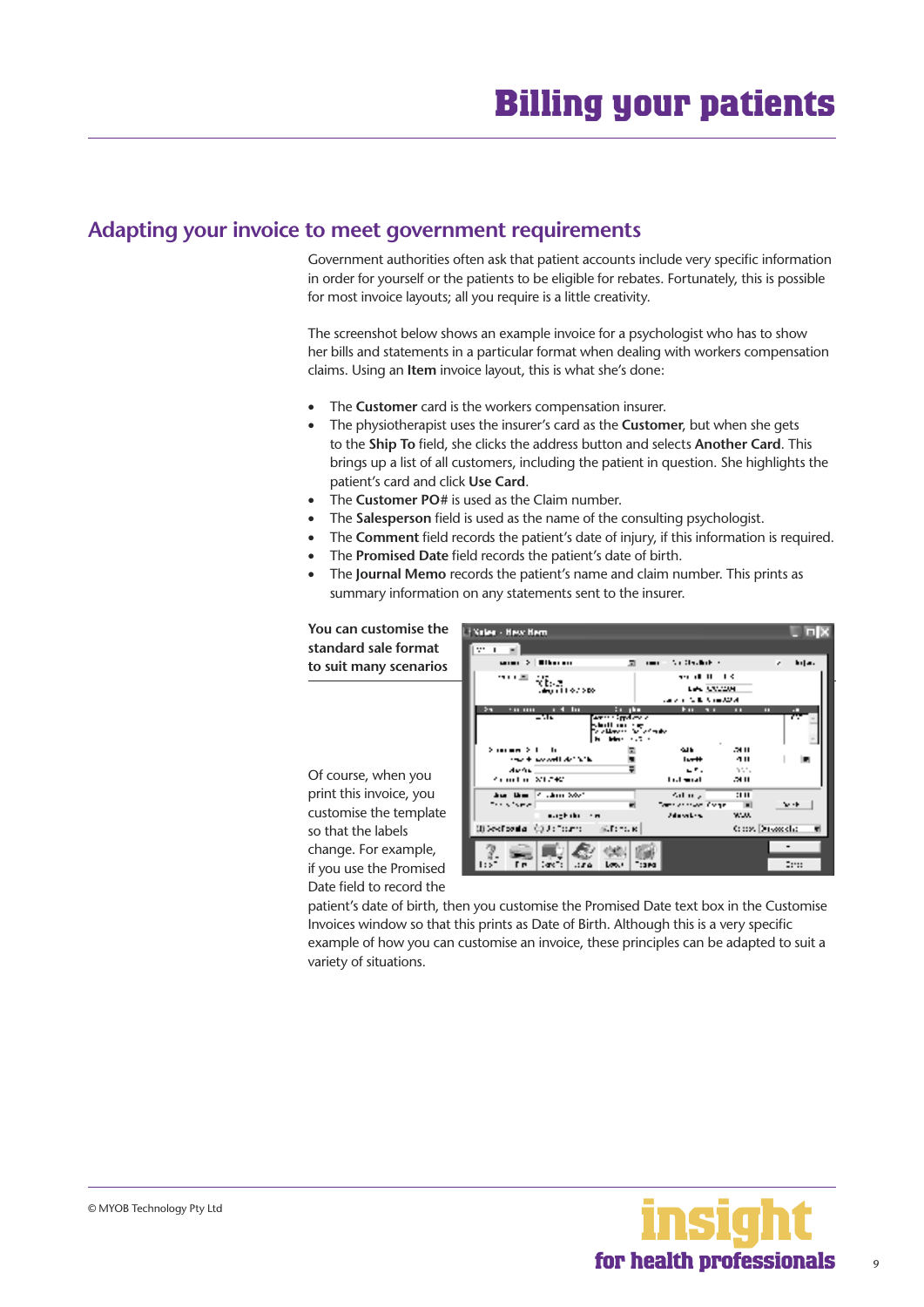## **Case study - Body & Beauty**

#### <span id="page-9-0"></span>**Business Name: Body & Beauty Overview: Cathy runs a massage therapy business, based from a small clinic attached to the back of her home. She uses MYOB FirstEdge.** Cathy is good at massage, but hates even thinking about her accounts or income tax. She's found MYOB FirstEdge to be a life-saver, forcing her to get this part of her life organised, yet not taking up too much time. Cathy still uses a hand-written receipt book for recording income from her clients, as this method is both easy and quick. She keeps all business receipts in a shoebox and tries to pay for as much as possible using electronic transfer or her credit card.

Once a month, Cathy sits down with her bank and credit card statements, her shoebox and her receipt book. She finds it only takes a couple of hours to record all the transactions for the month and balance her accounts. As the months have gone by, she's started to almost enjoy working on her accounts and has even started to read her Profit & Loss report every month.

Cathy was surprised to find out how many expenses were associated with her business and how little money she was making. After talking to a business consultant, she decided to spend more on advertising, but put her prices up by 25%. This decision has worked really well, and she's looking forward to her business growing even more in the future.

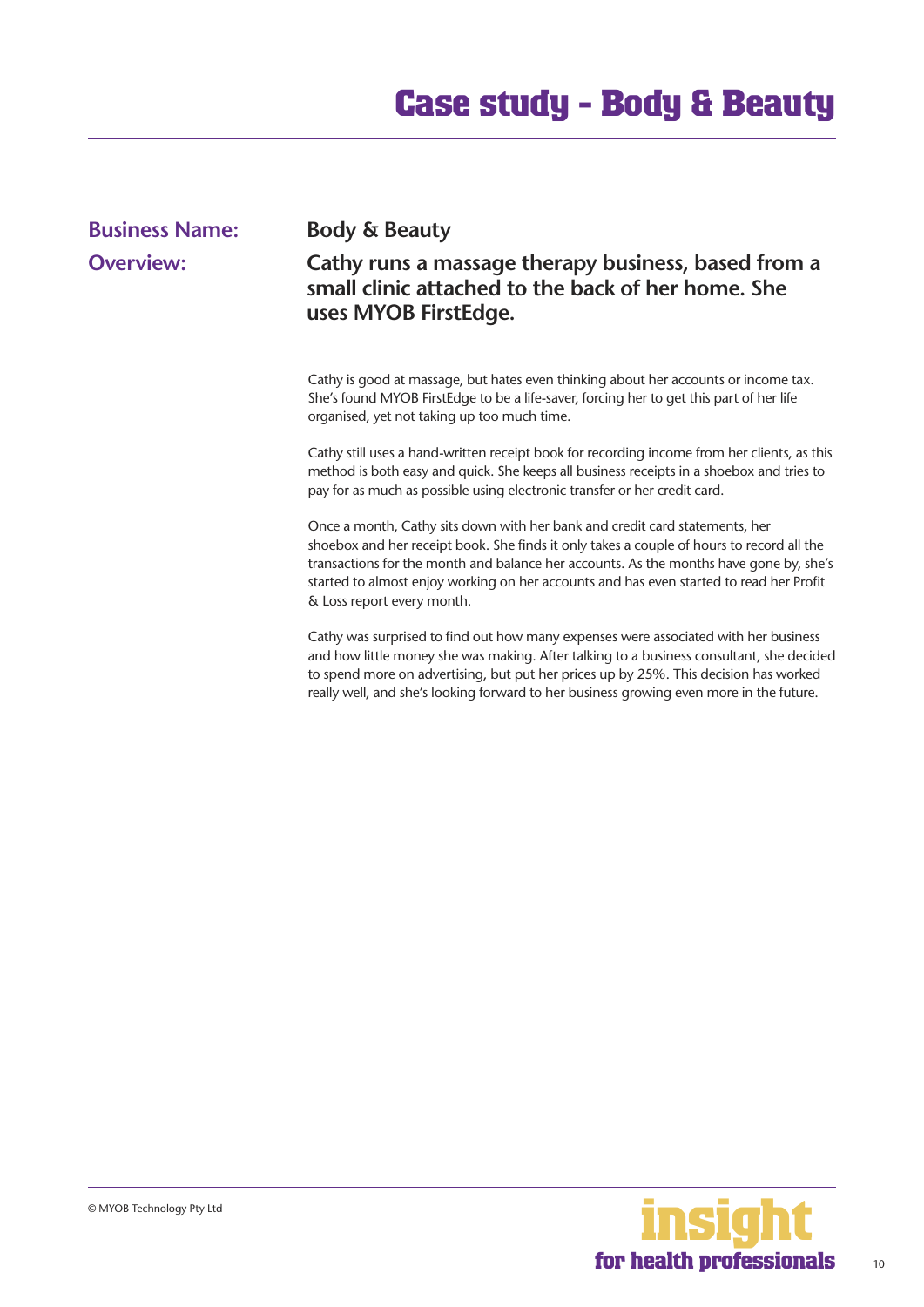<span id="page-10-0"></span>Some smaller health practitioners still find it easiest to issue hand-written receipts throughout the day and then once every few weeks, record these receipts into their MYOB software. Other practitioners prefer to record every sale at the point the service is provided, thereby providing patients with a receipt and doing their books at the same time. Either way (assuming that you receive payment at the time of providing the service), the simplest approach is to record the sale and the payment in one hit:

- **1** Enter the sale in the **Sales** command centre, but before clicking **Record**, enter the amount paid in the **Paid Today** field.
- 2 Select the **Payment Method**. (To add a payment method that's not there already, go to the **Lists** menu, click **Sales & Purchases Information**, then click **Payment Methods**.) If you want to print out bank deposit slips, remember to click the **Details** box when recording cheques, and then enter the account name and number in the space provided.
- **3** Click **Record**.

#### **Working with undeposited funds accounts**

Setting up an undeposited funds account makes sense for most health practitioners, especially if you receive several payments per day or if you tend to spend cash before banking the money. However, if you only bank a couple of payments at a time and don't deal with much cash, then an undeposited funds account isn't necessary.

The idea of an undeposited funds account is that you record all payments as going into this account. Later, when you deposit cash or cheques into your bank account, you create a bank deposit that transfers the money *out* of undeposited funds and *into* your business bank account. The result? The balance of your undeposited funds account returns to zero, and the deposit of all the payments into your bank account shows up as a single amount in your business bank account. Once you get used to the whole idea, it works pretty well.

#### **Setting up an undeposited funds account**

If you decide that you want to use an undeposited funds account, there are three steps to follow:

- 1 First, go to your **Setup** menu, click **Linked Accounts** and then choose **Accounts & Banking Accounts**. Make sure that the last account in this list is your **Undeposited Funds** account (this account always starts with the number 1) and then click **OK**.
- **2** Next, go to your **Preferences** menu, click the **Sales** tab and then mark the **When I Receive Money, I Prefer to Group It With Other Undeposited Funds** checkbox.
- **3** Last, remember to click the **Group with Undeposited Funds** button whenever you record a customer payment or receive any other money.

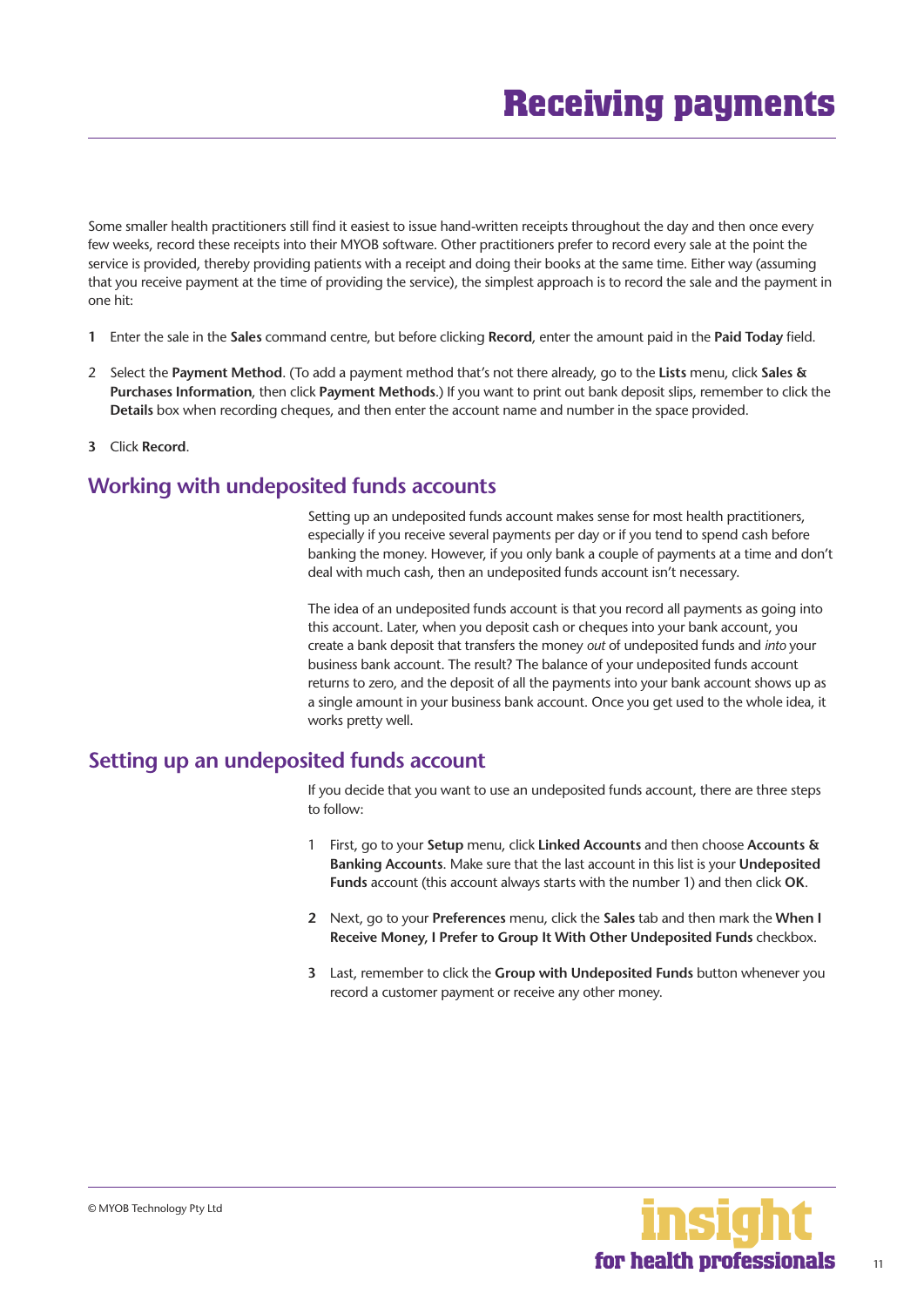#### <span id="page-11-0"></span>**Transferring money into your bank account**

If you're using an undeposited funds account, you need to create a **Prepare Bank Deposit** transaction every time you bank cash or cheques.

- 1. Go to the **Banking** command centre and click **Prepare Bank Deposit**.
- 2. Select your regular business bank account as the account in the top left corner.
- 3. Use the **Select Receipts** by field to filter which receipts you want to deposit.
- 4. Click in the **Deposit** column beside each receipt you want to deposit.
- 5. Click **Record** to complete the transaction.

#### **Understanding how Eftpos and credit card totals come through**

Although MYOB software shows Eftpos and credit cards separately in the payment method list, it's most efficient to lump Eftpos and credit card payments together, simply selecting Eftpos as the payment method. That's because Australian banks always combine these payments and they'll appear as a single amount on your bank statement for each day. The only exception to this is AMEX and Diners Club, as these two credit cards always appear separately on your bank statement (usually a few days after the event).

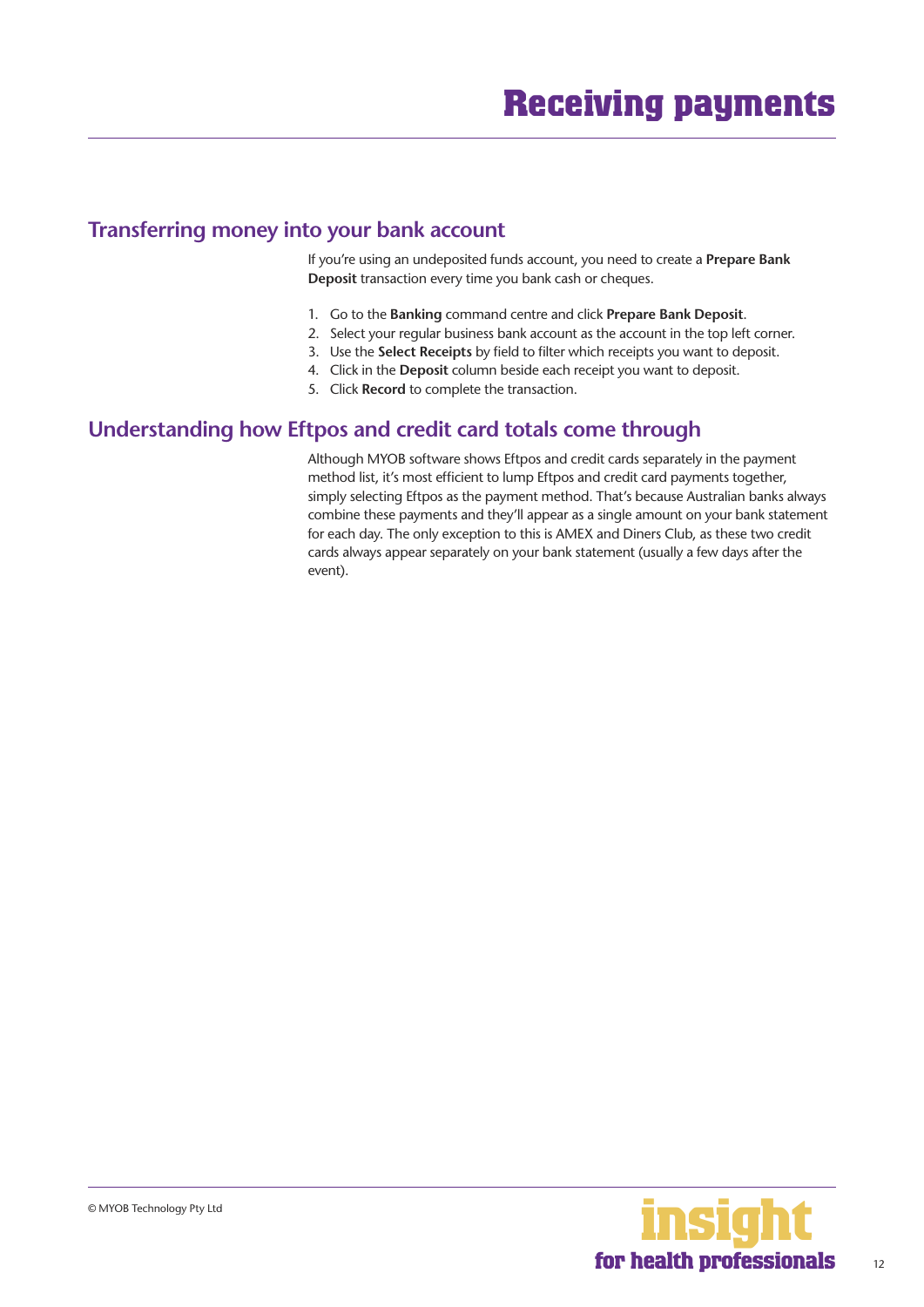<span id="page-12-0"></span>Whether MYOB software is the best choice for your patient database depends on the nature of your practice. Some smaller health practices such as acupuncturists or naturopaths use MYOB software to keep track of all patient contact and billing details, but store notes about patient medical histories in a separate place. Some larger practices have specialist billing and appointment software and only use MYOB software as a cashbook, to record total income banked and the details of all expenses paid.

If you don't have specialist billing software, MYOB software provides an excellent starting point for storing patient details. Customer cards have room for up to five addresses, and for each address you can record up to three phone numbers, a fax number, email, web address, contact name, and the name to whom mail merge letters should be addressed. You can even store a small amount of **Notes** in the **Card Details**, and you can even group your patients into pre-defined categories, using custom lists and identifiers.

#### **Organising your patients into groups**

One of the great features of MYOB software is the way you can organise your patients or customers into groups. Here's how:

- 1. First decide how you're going to group your patients, e.g. by age group, by medical condition, by service provided, etc.
- 2. Go to the **Lists** menu, choose **Custom List & Field Names**, and then choose **Customers**. Change the title of **Custom List #1** (and **Custom List #2** and **#3** if desired) to indicate the way you're going to group patients, for example, by changing the name of **Custom List #1** to Medical Condition.
- 3. Go to the **Lists** menu, choose **Custom Lists** and then choose **Customers**. Now add the categories that you want to appear in each custom list. For example, within the group of Medical Condition, you might have Asthma, Diabetes, Epilepsy, etc.
- 4. Last, go to each patient's card and choose the custom list categories appropriate to them.

That's all there is to it! The screenshot below shows some idea of how this could work for a naturopathy business, but of course, you can apply these principles in many hundreds of ways.

|                         | <b>Card Information</b>                                                                               |       |                                                    |          |                           |
|-------------------------|-------------------------------------------------------------------------------------------------------|-------|----------------------------------------------------|----------|---------------------------|
| Setting up custom lists | TWO I LEADERS I INTO THE INTERNATIONAL INC. I                                                         |       |                                                    | - 500    |                           |
| lets you organise your  | Еми. Боста                                                                                            |       |                                                    | chines > | $D\overline{\mathcal{D}}$ |
| patients into groups    | <b>Trafficial card form</b><br><b>Non-promise</b>                                                     | b. su |                                                    |          |                           |
|                         | <b>Barbaro</b><br>states footballing<br>state for the control of the control of<br><b>HILD OF TAX</b> |       | the control<br>Company with the<br><b>Burnston</b> |          |                           |
|                         | Jıs.<br>r. 1                                                                                          |       |                                                    |          | $\cdot$                   |

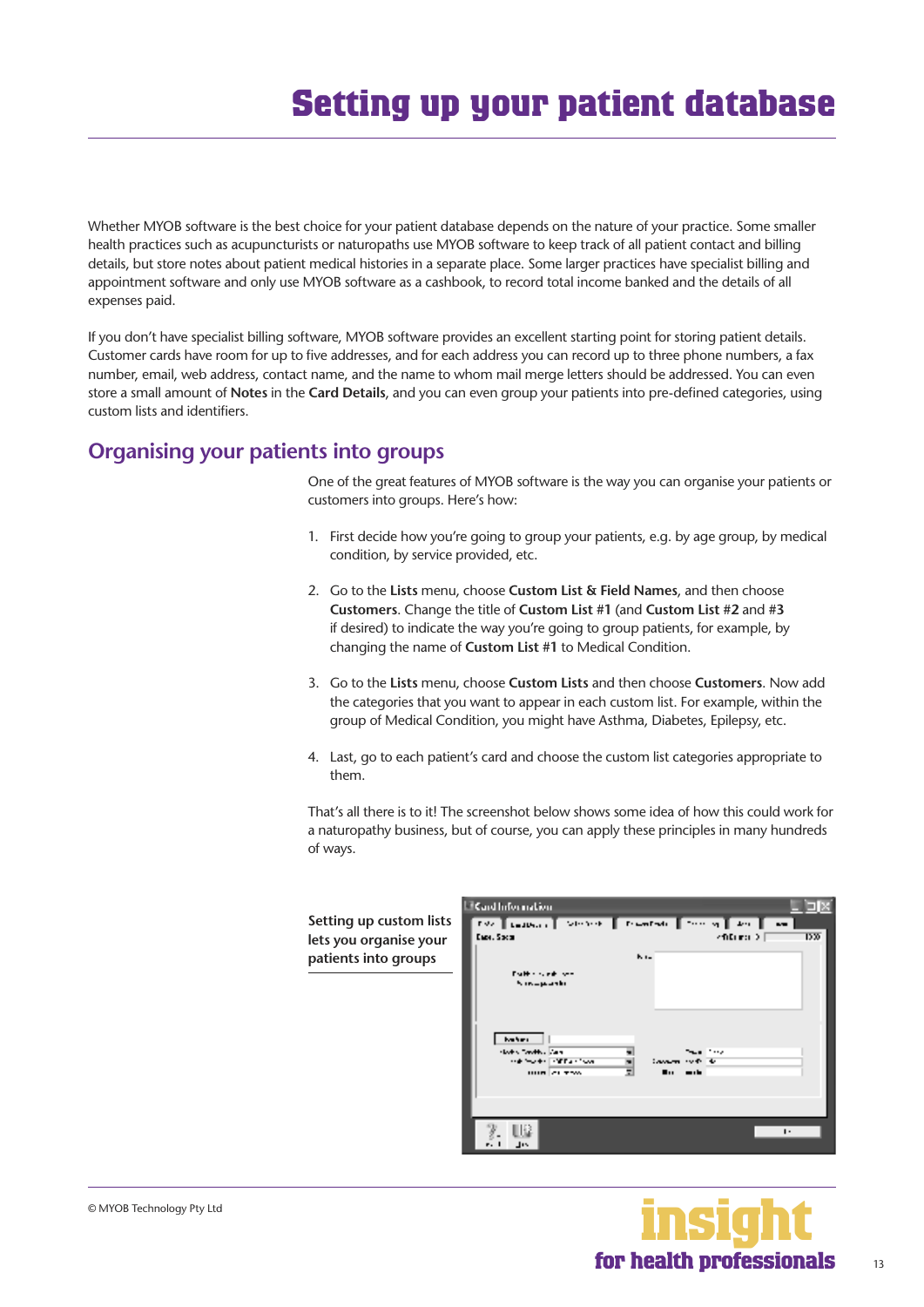#### <span id="page-13-0"></span>**Printing mailing labels**

Direct mail is probably the most effective way of advertising. You can use your MYOB software to develop a database of both existing patients and prospective clients and, if you like, generate personalised letters and mailing labels. (Note that these features aren't available in MYOB BusinessBasics or MYOB FirstEdge.)

Although the mailing label menu has a few standard sizes listed, chances are that none of these sizes will exactly match what you have available. The easiest approach is to buy the size of mailing labels that you want and then customise your mailing labels to fit. Here's what to do:

- **1** Go to the **Card File** command centre and click **Print Mailing Labels**.
- **2** Select any one of the standard label sizes as the **Selected Form for Mailing Label**. Then click **Customise**.
- **3** Go to the form properties icon (second from the right on the **Forms** toolbar) and specify the size of the paper, the margins (often there aren't any with mailing labels), the number of rows and columns and the actual dimensions of the labels.
- **4** Still in **the Customise Mailing Labels** window, double-click each field to change the font and size of the name and address, if desired.
- **5** Click **OK** and you should be done. Try printing 20 or 30 labels as a test.

#### **Creating appointment reminders**

If a patient is due to make another appointment some time in the future, whether this be six days, six months or even a year away, you can record this in their **Contact Log.** To do this, click **Cards List** from the **Card File** command centre. Select the patient's card, click **Log** and then click **New**. Here you can record any required notes, and then enter the date they are due to contact you by in the **Recontact Date.** (Note that contact log features aren't available in MYOB BusinessBasics or MYOB FirstEdge.)

When this date arrives, a reminder will pop up in your **To Do List**, under the **Contact Alert** tab. If the patient still hasn't contacted you, you can send them a reminder letter, using the mail merge features explained in the next section of this guide.

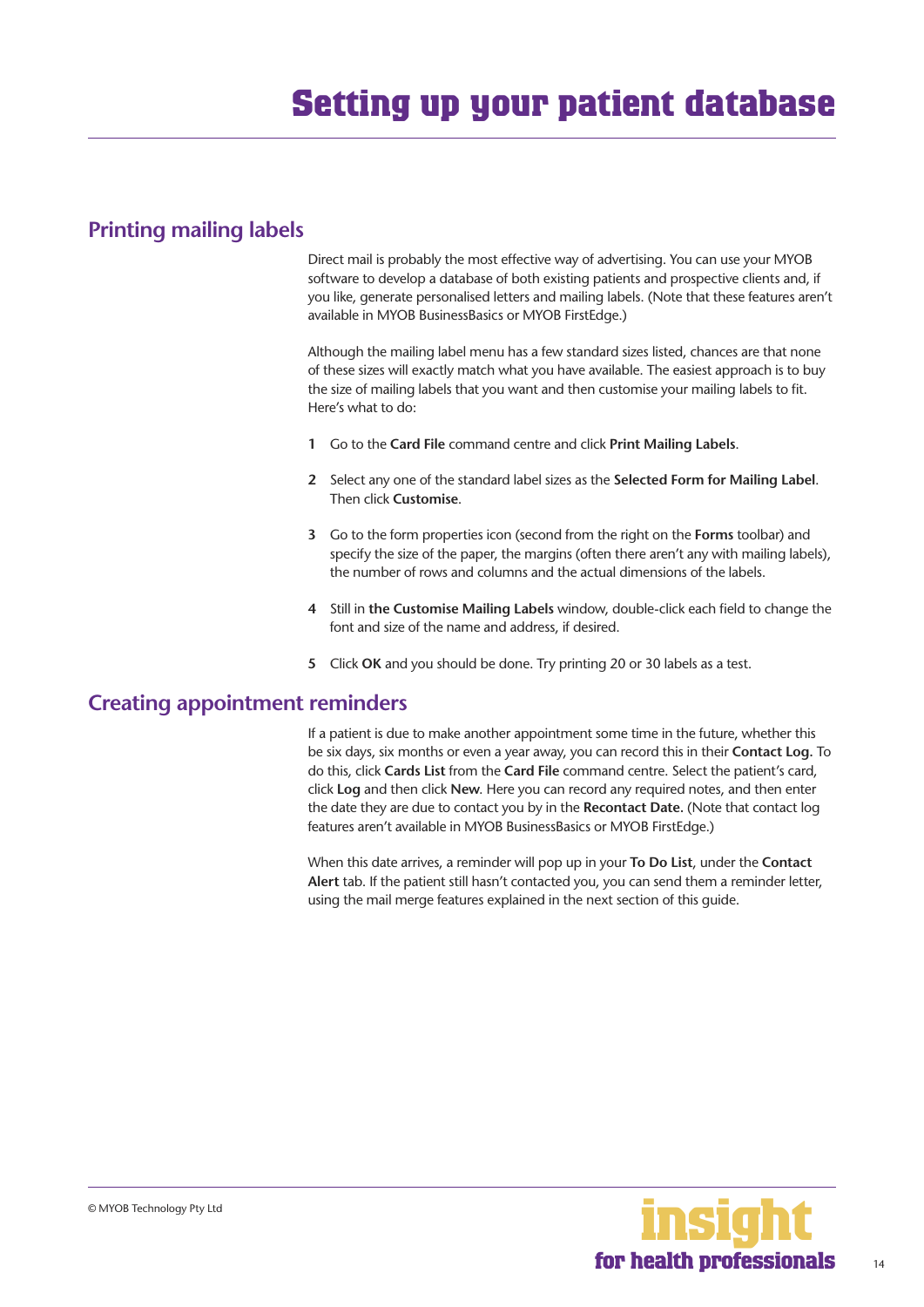#### <span id="page-14-0"></span>**Sending reminder letters**

First, customise a Microsoft Word template provided with your MYOB software to create a reminder letter which has the wording that you want. (Note that reminder letters aren't available in MYOB BusinessBasics or FirstEdge.)

- 1. Go to the **Letters** folder that sits within your MYOB program folder.
- 2. Open up the template called 'BLANK.dot'.
- 3. Change this template so that it reads as a standard reminder letter and then click **Save As** (from the **File** menu).
- 4. Save this template with a logical name, such as 'Reminder.dot'. (Word templates always have the three letters 'DOT' at the end of their name.)

Now, to send a reminder letter to a patient, here's what to do:

- 1. Click **Personalised Letters** in the **Card File** command centre.
- 2. Change the **Card Type** to **Customer** and, (assuming you've set up recontact dates as explained in the previous section of this guide), enter an appropriate date in the **Recontact On/Before** field. Click **OK**.
- 3. Remove the tick from any patients to whom you *don't* want to send reminders, and then click **Mail Merge**.
- 4. You'll be asked to choose a template. Choose the template you just created.
- 5. Click **Use Template** and Microsoft Word will open automatically.
- 6. Complete your name and title as requested, and watch as the letters are processed before your eyes.

**Eliorms Selection You can send CALIMATINAL reminder letters from**  ta taa jiraan ы Albert C  $+$ **your company file to**   $\log_{10}(1)$ lеrі **open up automatically in Microsoft Word**  $\mathbf{H}$  and  $\mathbf{H}$ an Terra Filler Krista Bartas (zerra  $P_{\text{max}}$ **Carlo Adam** Ţ. . . . . . **.** Ξ **Jose Bronzelle** 7 fees.

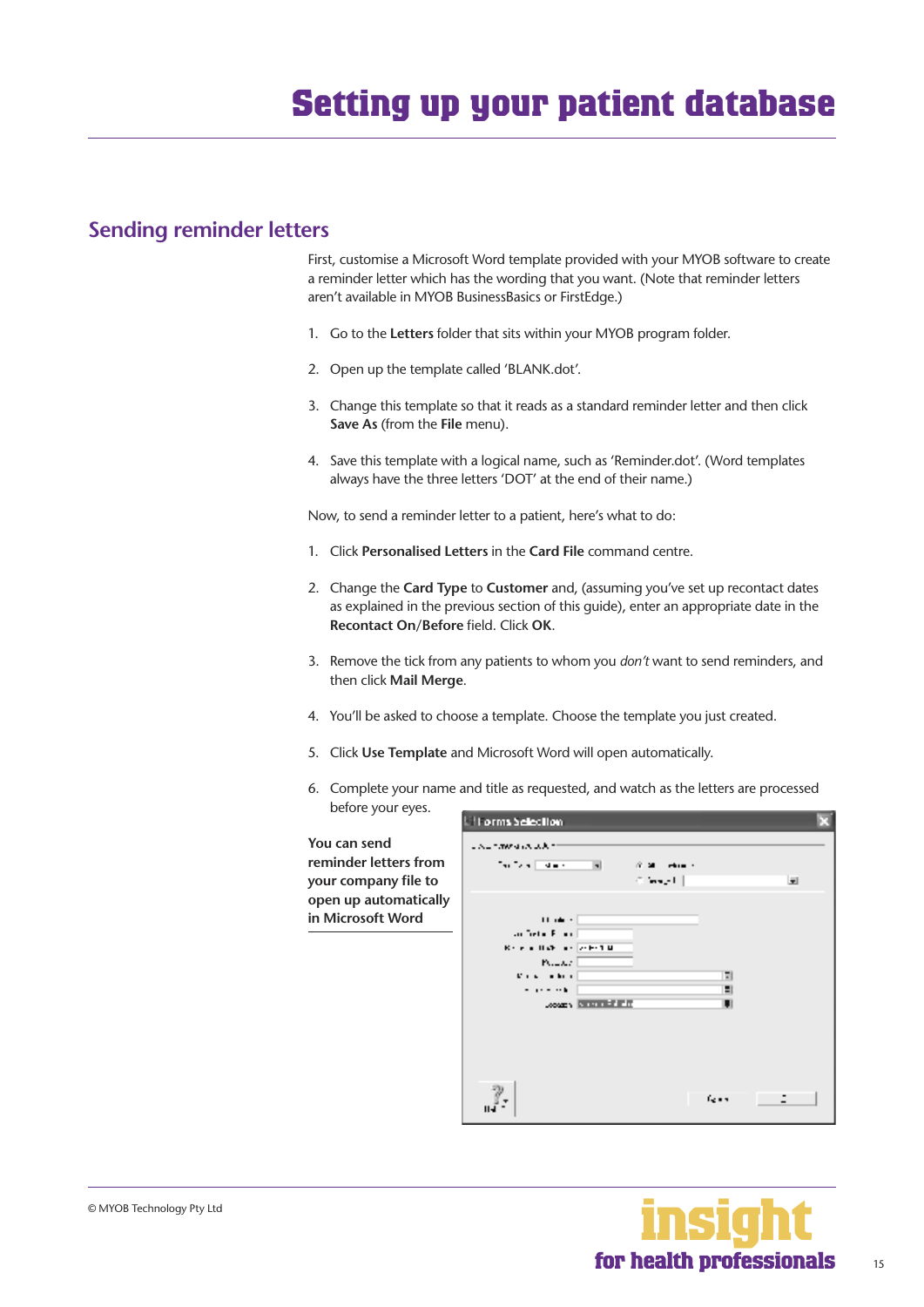#### **Running an independent database for your patients**

Sometimes, health practitioners need to maintain a lot of very specific information about patients and decide to set up a database separate from their MYOB software. In this scenario, work out how you can best use your MYOB software in conjunction with this database.

- Don't waste valuable time typing patient details once into your MYOB company file and once into an independent database. With the help of MYOB DeveloperPack, you can synchronise your company file with your patient database so that the exchange of information is automated, without the need for anything to be recorded twice.
- A simpler approach (although not as good a solution in the long-term as automatic synchronisation) is to export card information from your company file into your database, or vice versa, using the import and export commands located in the **File**  menu.
- If you're using a standard off-the-shelf software package as your independent database, you may well find that there is already a utility that you can purchase that automatically synchronises information.
- If you want to link ACT! contact manager with your company file, go to **www.acttoday.com.au** and download the mLink utility.
- To synchronise the card details in your company file with your contacts in Microsoft® Outlook, go to **www.datapel.com .**

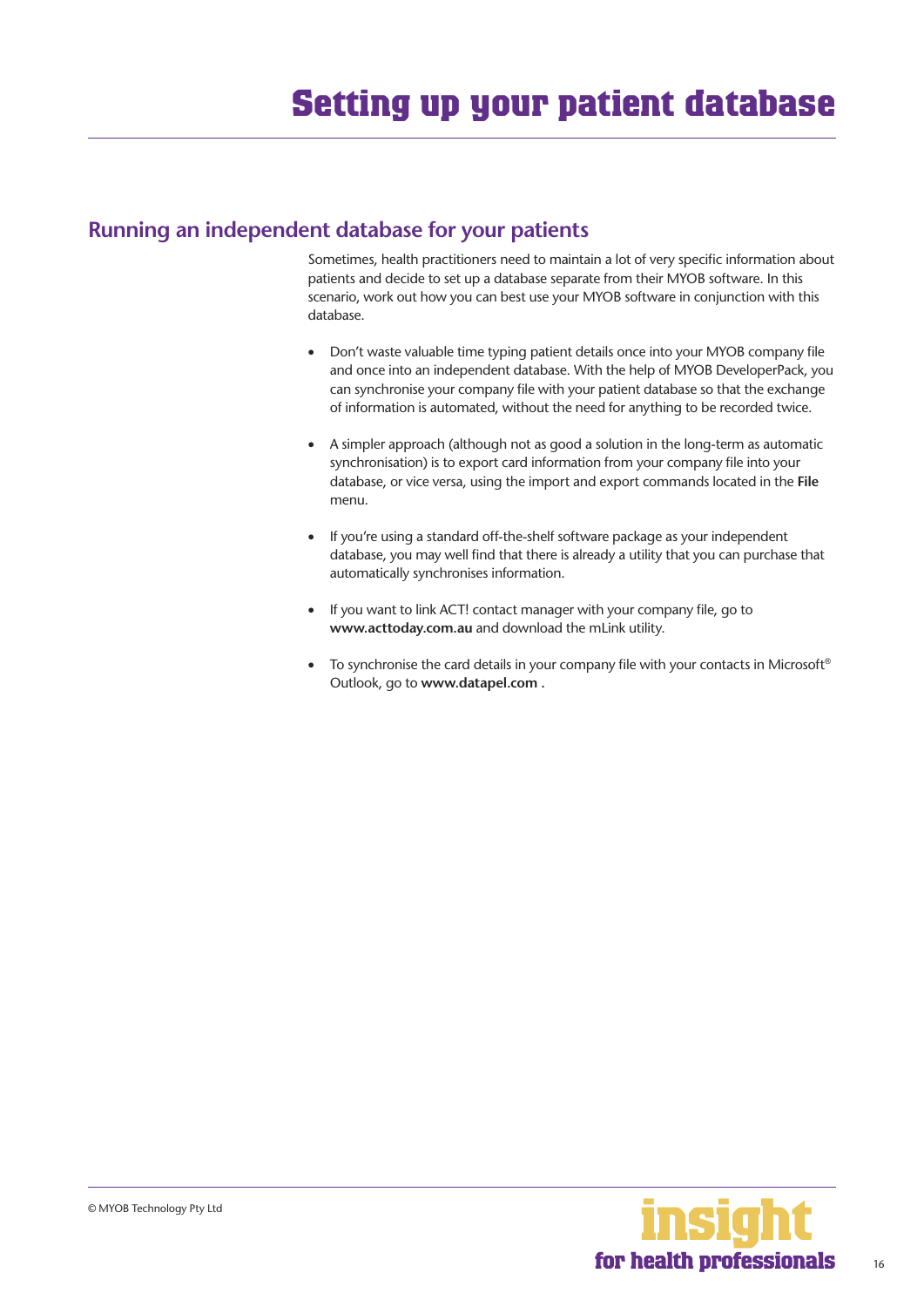## <span id="page-16-0"></span>**Business Name: The Chiro Practor**

## **Overview: Dr Bones uses MYOB Accounting Plus to run all aspects of his busy inner-city surgery**

Dr Bones has a chiropractic surgery in the inner-city, where he works six days a week. He employs four staff: a massage therapist, two receptionists and a part-time bookkeeper.

Dr Bones finds that MYOB Accounting Plus is perfect for recording patient invoices and receipts. In the morning, the receptionist creates sales for all the appointments booked for that day, recording these as orders, rather than as finalised invoices. As the patients attend the clinic and pay for their visit, the receptionist calls up each order, records the payment details and changes the order into an invoice.

MYOB Accounting Plus also doubles as a patient database for Dr Bones (he stores handwritten medical history and appointment notes separately). Over time, this database has proved a valuable marketing tool for his practice, allowing him to analyse income by the location of his clients, their age and also by how they heard about him. He even sends reminder letters to patients, direct from his MYOB card file, and uses the Contact Alert tab in the To Do List to remind him when a patient to due to make an appointment.

Dr Bones also pays all suppliers and employees using MYOB M-Powered<sup>®</sup> payments. By working in this way, he finds that by the time his Business Activity Statement is due, all his income is already recorded in his company file, as are most of his payments. All the bookkeeper has to do is record petty cash, reconcile the bank accounts and print the Business Activity Statement.

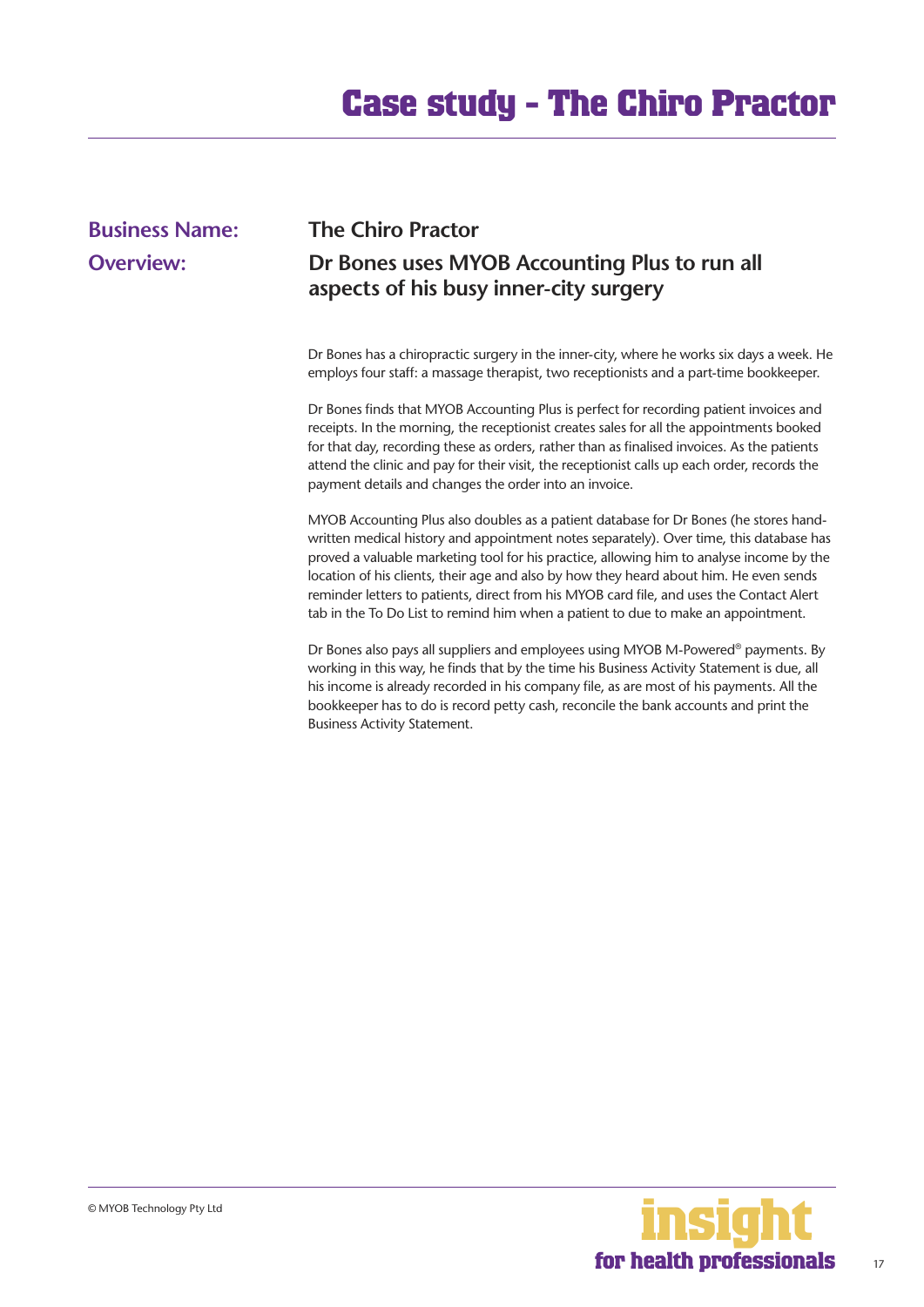<span id="page-17-0"></span>The simplest way to record expenses, suitable for many smaller health practitioners, is to go to the **Banking** command centre and click **Spend Money** (or, for MYOB BusinessBasics and MYOB FirstEdge, go to the **Bank Register** and choose **Spend Money** as the transaction type).

An alternative way to record expenses, suitable for larger practices, is to enter all supplier invoices in the **Purchases** command centre when you receive them. Later, these invoices are paid using the **Supplier Payments** window. (Note that purchases aren't available in MYOB BusinessBasics or MYOB FirstEdge.) This method works well if you have a substantial amount of accounts to be paid each month and you want to keep tabs on how much you owe, but by its very nature is a more complicated way of working.

#### **Recording expenses**

To record an expense, go to the **Banking** command centre and click **Spend Money**. (Or, if you're using MYOB BusinessBasics or MYOB FirstEdge, select **Spend Money** from the **Bank Register**.)

- 1. Click the **Pay from Account** radio button in the top-left and select your bank account, or, if you plan to make this payment online, click **Group with Electronic Payments**.
- 2. For cheques, enter the cheque number in the **Cheque No.** field. For other transactions, such as credit card debits or electronic payments, simply ignore the **Cheque No.** field.
- 3. Enter the date and amount, and in the **Card** field, enter the name of the person you are paying. If you've never paid this person before, you'll see a list of cards, asking you to select one of them. Either double-click on a name to select it from the list or click **New** to create a new card.
- 4. Write a brief description in the **Memo** field, if desired.
- 5. In the **Acct#** column, specify which account this expense should go to.
- 6. Check that the **Amount** is correct. Usually, this amount includes GST, assuming you've ticked the **Tax Inclusive** box on the top-right.
- 7. Fill in the **Job** column if you want to track expenses by particular projects or cost centres. Otherwise, leave this column blank.
- 8. If you want to include additional information about this transaction, do so in the additional **Memo** column that appears next to the **Job** column.
- 9. Fill in your **Tax** code, double-check the tax total (this calculates automatically), then click **Record**.

#### **Recording a supplier invoice**

Health practitioners tend to use one of two layouts when recording purchases: either an **Item** layout or a **Service** layout. Most purchases, such as advertising, electricity or telephone accounts, are likely to be Service purchases. However, if you are purchasing goods for resale, an Item purchase may work best. Note that these purchases features are not available in MYOB BusinessBasics or MYOB FirstEdge.

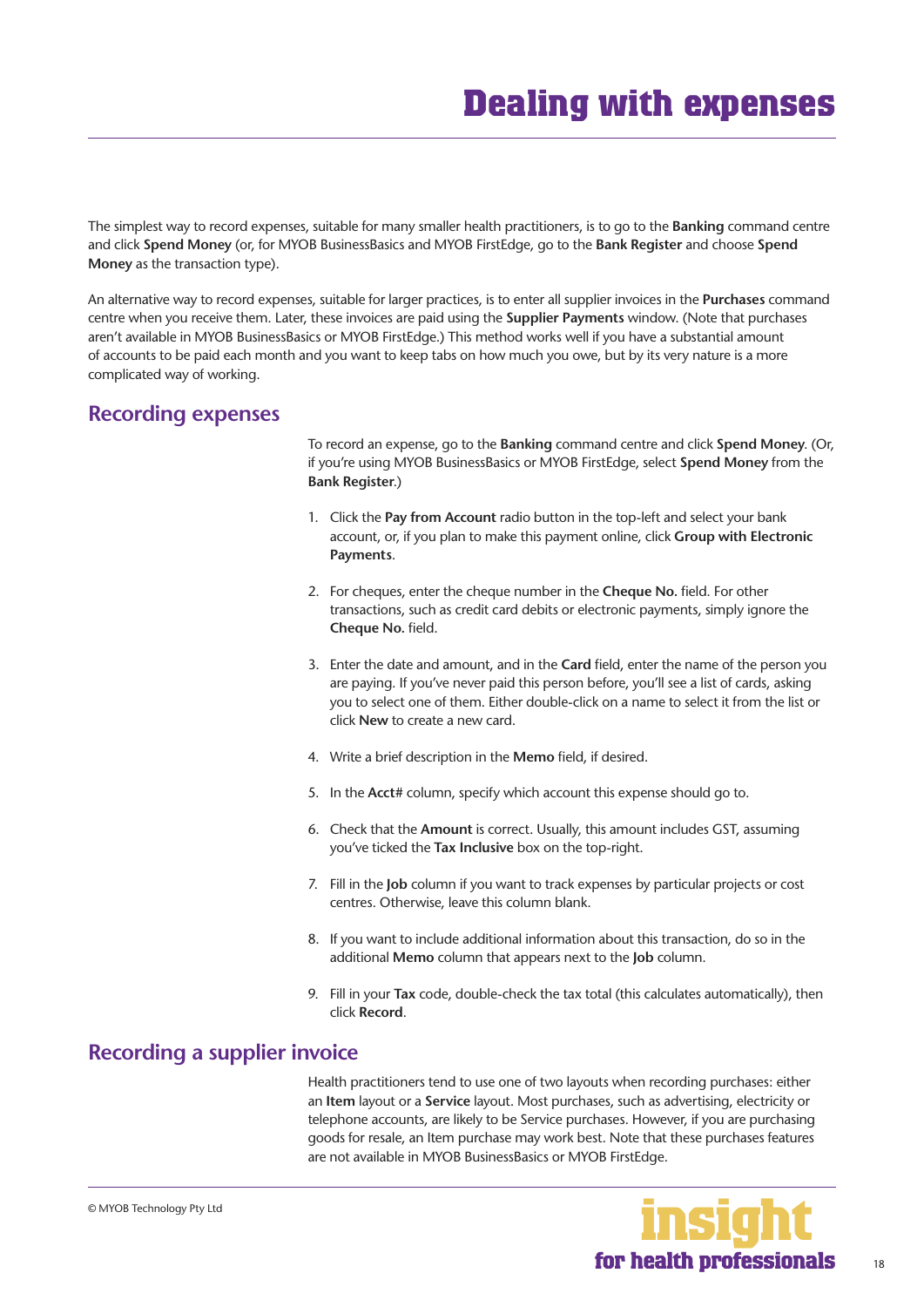<span id="page-18-0"></span>Here's how to record a purchase:

- 1. Go to the **Purchases** command centre and click **Enter Purchases**.
- 2. Click the **Layout** button and select either **Item** or **Service** as your layout.
- 3. Enter the supplier's name and if required, enter the purchase order number.
- 4. Check the date and enter the supplier's invoice number in the **Supplier Inv#** field.
- 5. For item invoices, enter the **Quantity**, **Item Number** and check the **Price**. Enter each line one at a time, making sure the final total tallies.
- 6. For service invoices, choose your allocation account in the **Acct#** field. Don't worry about detailed descriptions, as they're usually not necessary. A general description such as 'materials' does just fine.
- 7. Make sure the GST total matches with your supplier invoice; then click **Record**.

#### **Paying suppliers electronically**

MYOB M-Powered® payments enable you to make electronic payments to your suppliers directly from your MYOB software. Once you subscribe to this service, you can use your MYOB software to record payments in your company file and then transmit these payments electronically using a secure link. The M-Powered Services Centre monitors the progress of all payments and, at your request, emails or faxes remittance advices direct to your suppliers.

If you pay more than five suppliers per week, M-Powered payments are well worth the fees. If you were to put a value on your own time (or on your bookkeeper's time) and calculate how long it takes you to pay a supplier (including writing a cheque, printing a remittance advice, writing their address on an envelope, entering the payment into your MYOB company file, and so on) as well as the costs (the envelope, the stamp, the petrol to the post office, etc.), then chances are that paying a supplier is much more expensive than you think.

M-Powered payments offer other benefits too, although these are somewhat less tangible. You can schedule payments to be made at future dates, ensuring that suppliers are paid on time, even when you're away from the business. Payments are more secure, as you pay directly from your account into your supplier's account (whereas cheques are more prone to fraud or getting lost in the mail). Finally, an M-Powered Services Centre keeps track of all online payments, including when payments are sent, when they're processed, if they fail due to insufficient finds, and so on.

To subscribe to M-Powered payments, all you have to do is click the **M-Powered Services Centre** icon that appears on the bottom-right of every command centre. (Note that M-Powered services are only available for MYOB Accounting, MYOB Accounting Plus and MYOB Premier.)

For more information about M-Powered payments, including how to subscribe and current pricing structures, or to read the Product Disclosure Statement, visit **www.myob.com.au/m-powered/ .**

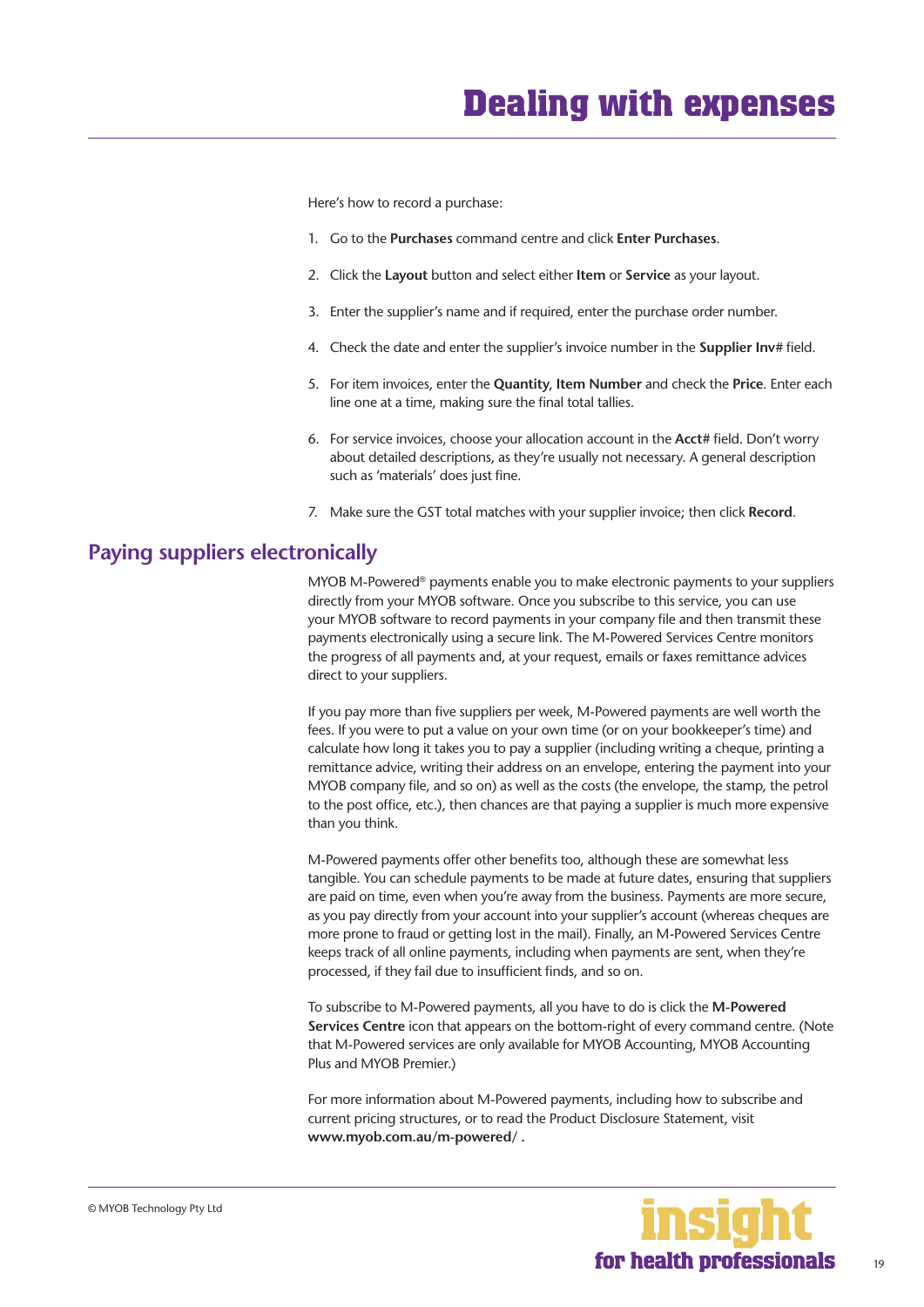#### <span id="page-19-0"></span>**Organising petty cash (if you have a petty cash tin)**

The method describes here works best if you have an office with a petty cash tin, and more than one person takes money out of the tin. However, if you don't have a petty cash tin but end up paying lots of little cash expenses directly from your own pocket, see the method listed in *Organising petty cash (if you have a wallet full of receipts below)*.

- 1. Start off with a float, say \$200. Write a cash cheque for this float, and allocate this cheque to an asset account called 'Petty Cash'. If you don't have an account by this name already, create one now, and remember to make it a **Bank** type account.
- 2. Whenever staff take money out of the tin, get them to give you a receipt in exchange. Store these receipts in the tin.
- 3. Now, add up the receipts and work out which expense categories they belong to. Then go to the **Spend Money** window but this time *change the bank account* at the top to read Petty Cash**.**
- 4. Complete the payment, allocating it across several allocation accounts and several amounts. Click **Record** when you're done.

#### **Recording petty cash receipts**

5. When funds in the tin get low, write out a cash cheque to top the tin back up to its original float value. For example, if you have a \$200 float but there's only \$4.50 left in the tin, write out a cash cheque for \$195.50. Allocate this cheque to Petty Cash.



#### **Organising petty cash (if you have a wallet full of receipts)**

If you don't have a petty cash tin, but end up paying lots of cash expenses directly from your own pocket, you'll find the following method works best.

- 1. Pile these receipts into their various categories and then, with a calculator, add up the value of each pile of receipts. You might end up with \$40 worth of receipts for stationery, \$50 for postage, \$15 for travel and so on.
- 2. Next, go to the Spend Money window and as your bank account, select Petty Cash in the top left corner.
- 3. As the Amount, enter the total value of all these receipts added together.
- 4. Split the transaction across the appropriate expense accounts, writing individual memos on each line, if desired.

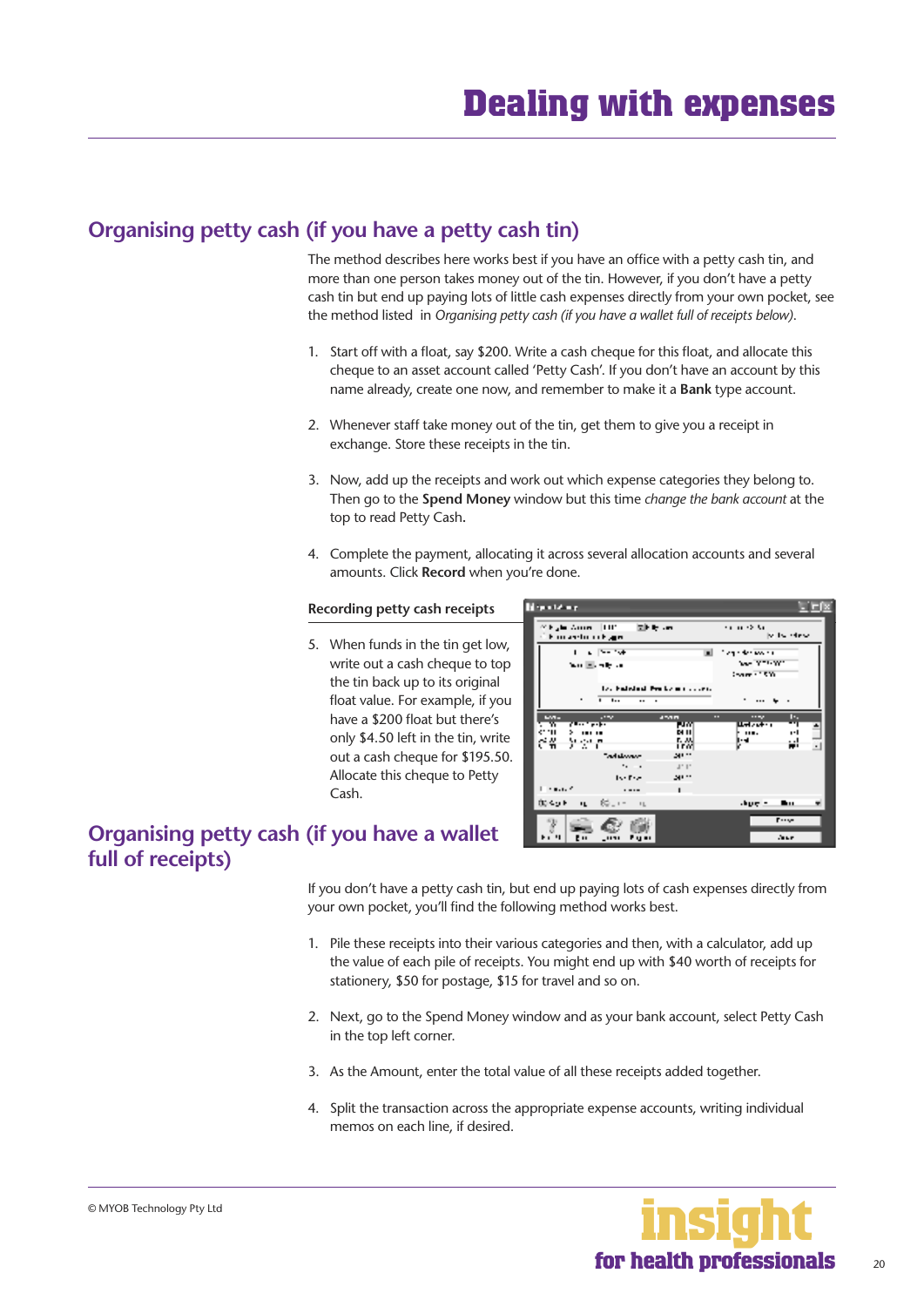<span id="page-20-0"></span>As soon as you start recording transactions in your MYOB software, you'll be able to see how much money has come through the door, what your total expenses have been and how much profit you have at the end of the day. Useful as this information may be, chances are that if you're looking to grow your practice and become more profitable, you'll need to analyse your financials in more detail than this. The next few sections explain how.

#### **Setting up your income accounts**

One of the simplest ways you can start to analyse your financial reports is to incorporate sufficient detail in your accounts list. Go to the **Accounts List**, click the **Income** tab, and read what's there. If you have three or fewer types of income categories, have a think about how you might describe your income in more detail.

Maybe you're a consultant paediatrician who earns money from three sources: private practice; hospital practice and hospital on-call; if so, create an income account for each. Maybe you're a therapist who earns money from naturopathy, acupuncture and from the resale of remedies; again, create an account for each. Maybe you're in General Practice and have three doctors working in your surgery; create an income account for each.

By creating individual income accounts for each source of income, you'll be able to see how much money you make from each activity at a glance, every time you print your Profit & Loss report.

#### **Analysing the profitability of individual practices**

In MYOB software, every transaction can be coded in several different ways. For example, in an **Enter Sales** transaction, the **Card** would show the name of the patient; the **Allocation Account** shows the type of income; the **Job** column shows the name of the doctor and the **Category** field shows the location of the practice. (Note that categories aren't available in MYOB BusinessBasics or FirstEdge.)

If you have a practice in more than one location, you can either use the jobs or the category feature to report on each practice. For example, an obstetrician has two practices: one in the inner-City and one in the outer-west. When recording income and expenses, she could either use a different job code for each location, or a different category code.

The advantage of using jobs is that you can allocate a single transaction to more than one practice (for example, you might want to split your mobile phone bill 50/50 across each practice). The advantage of using categories is that you can not only print a Profit & Loss report for each practice, but you can print a Balance Sheet also.

To create a new job or category, go to the **Lists** menu, choose **Jobs** or **Categories** and then click **New**. Enter a **Job** or **Category Name** and **Number** and a short description, if required. This is usually enough information to get started with (additional fields such as **Start Date**, **Finish Date** and **Manager** won't be required).

To turn on category tracking, go to the **Setup** menu, choose **Preferences**, and then click the **System** tab. Mark the **Turn on Category Tracking** checkbox.

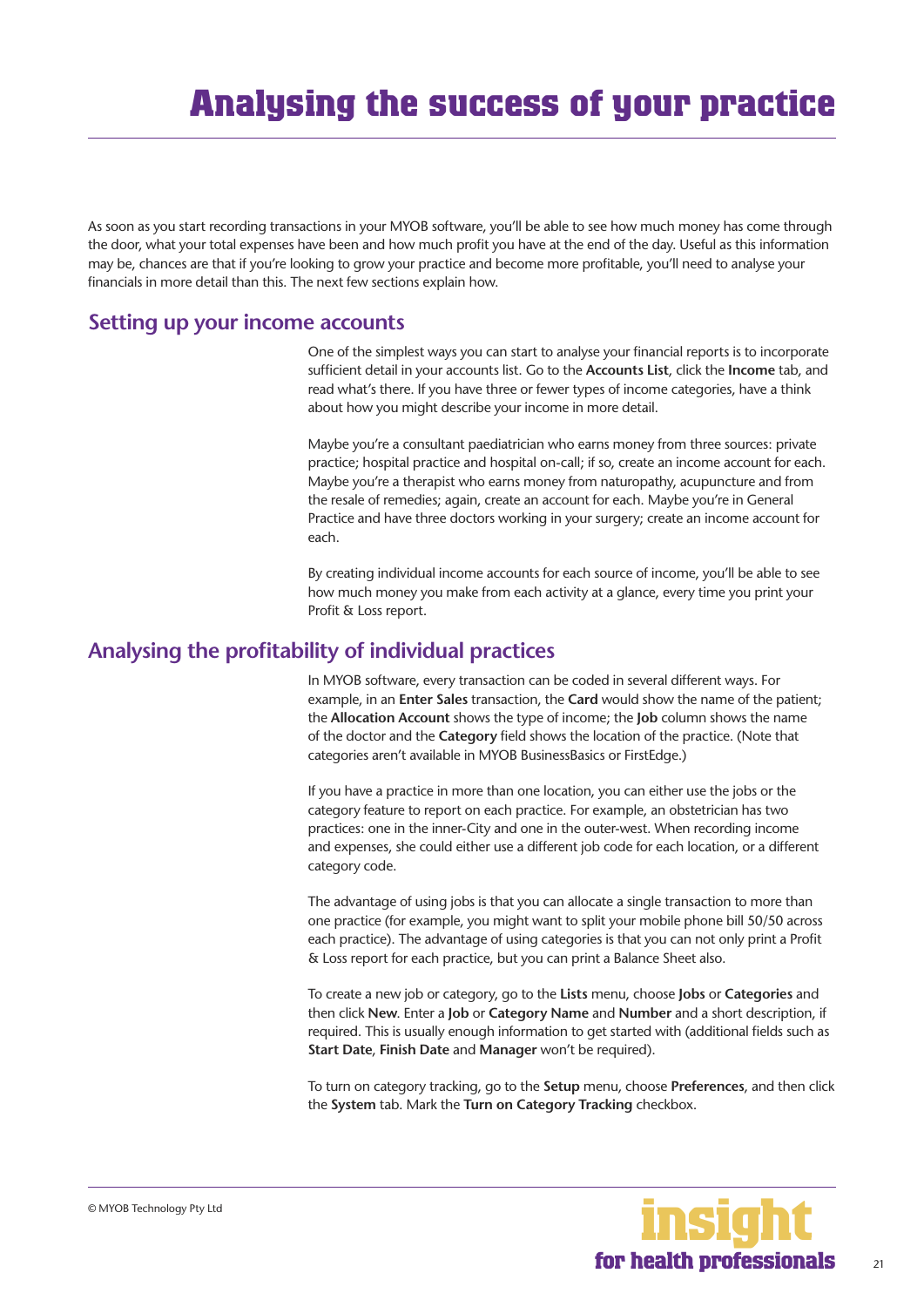#### <span id="page-21-0"></span>**Reporting for different doctors or cost centres**

Although the most obvious application for job and category features is to report on the profitability of multiple practices, there are many ways in which health practitioners take advantage of these features:

- A general practice has three doctors. When recording income, they use a different job code for each doctor. This way, they can see how much income each doctor generates every month.
- A chiropractor decides to sublet one of his rooms on a trial basis to a massage therapist. By coding all income and expenses associated with this therapist, he keeps an eye on how this business arrangement is working out.
- A physiotherapist does an enormous amount of work for Veteran Affairs. By coding all income received by Veteran Affairs patients with the appropriate job code, she can see how this work is faring.
- A psychologist who runs teaching courses uses job codes to create two cost centres: one for the income and costs from teaching, and one for his general practice.

The idea about cost centres is that you can get separate reports for each cost centre, and *still* get a report for your business as a whole. To use the psychologist example above, the psychologist can see a separate profit & loss for both teaching and general practice, showing total income less overheads. As well as this, he can obtain an overall profit & loss for both activities combined.

**Jobs and categories help you analyse the profitability of your practice**

Don't get muddled with the functions of jobs/categories and your accounts list. The idea of having jobs or categories is that you can keep your accounts



list simple, and avoid the need for a plethora of different accounts. For example, if you want to track repairs and maintenance for more than one cost centre, you still only need one repairs and maintenance account in your accounts list.

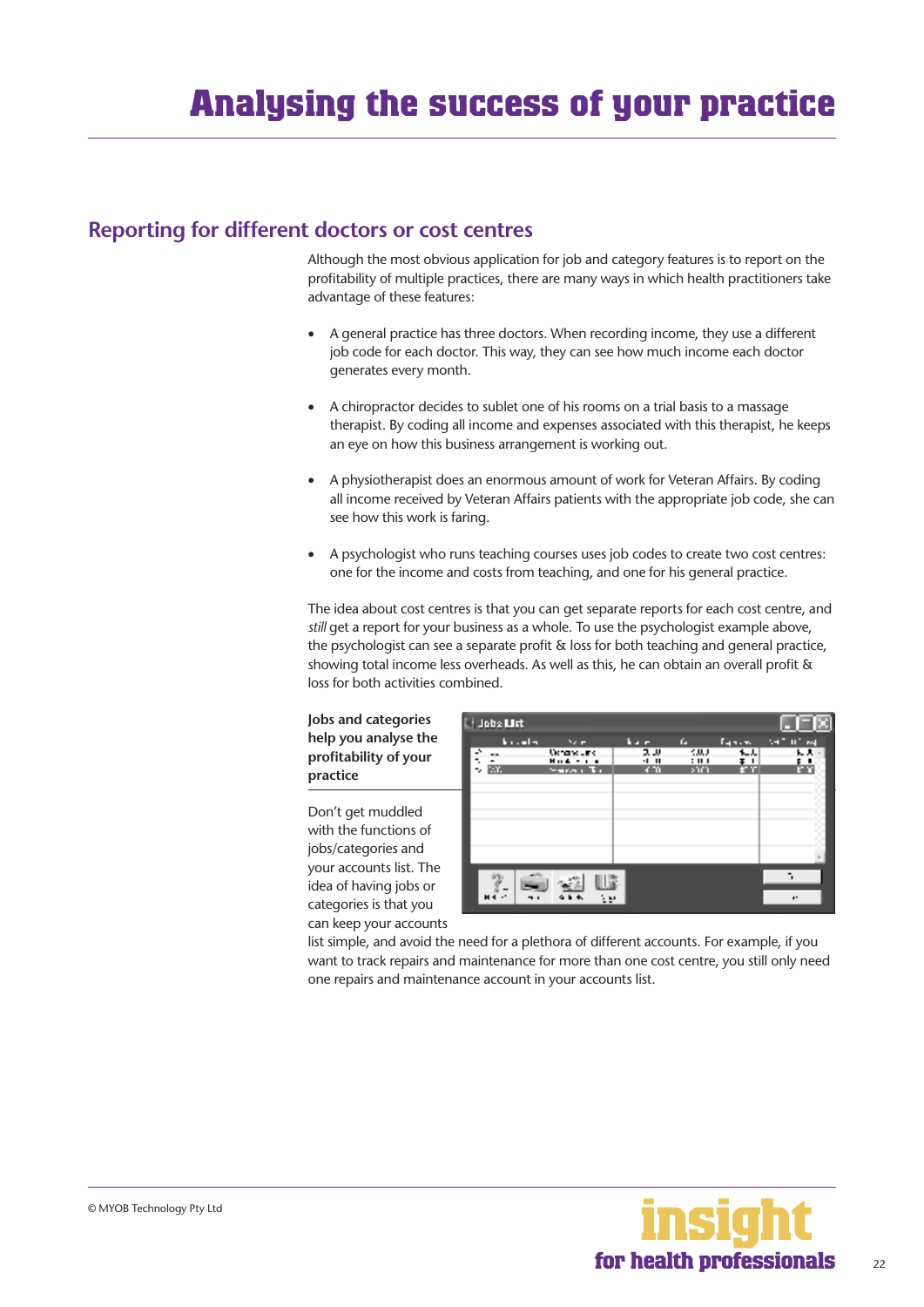### <span id="page-22-0"></span>**Business Name: Dr Dobson Overview: Dr Dobson is an obstetrician working in private practice and in the local public hospital. She uses MYOB Accounting for her business.**

Dr Dobson only uses MYOB Accounting as a simple cashbook, finding that specialist medical billing software is more appropriate for managing patient billing and medical records.

Dr Dobson has found that the expenses for her private practice have gone through the roof in the last couple of years. As part of weighing up whether she can afford to continue, she uses the job feature in MYOB Accounting to divide her practice into three cost centres (one for her Wednesday practice out of town, one for her Friday practice in the city and one for the hospital work). She codes all income and expenses according to the cost centre to which they belong, and at the end of each month prints a Profit & Loss for each one.

To her surprise, Dr Dobson has found that although the hourly income from private practice is significantly greater than from her hospital work, the costs of office rent, receptionist wages and professional indemnity insurance offset these benefits. She is currently assessing how to consolidate her professional activities and make her private practice (which she loves and feels passionate about) more viable.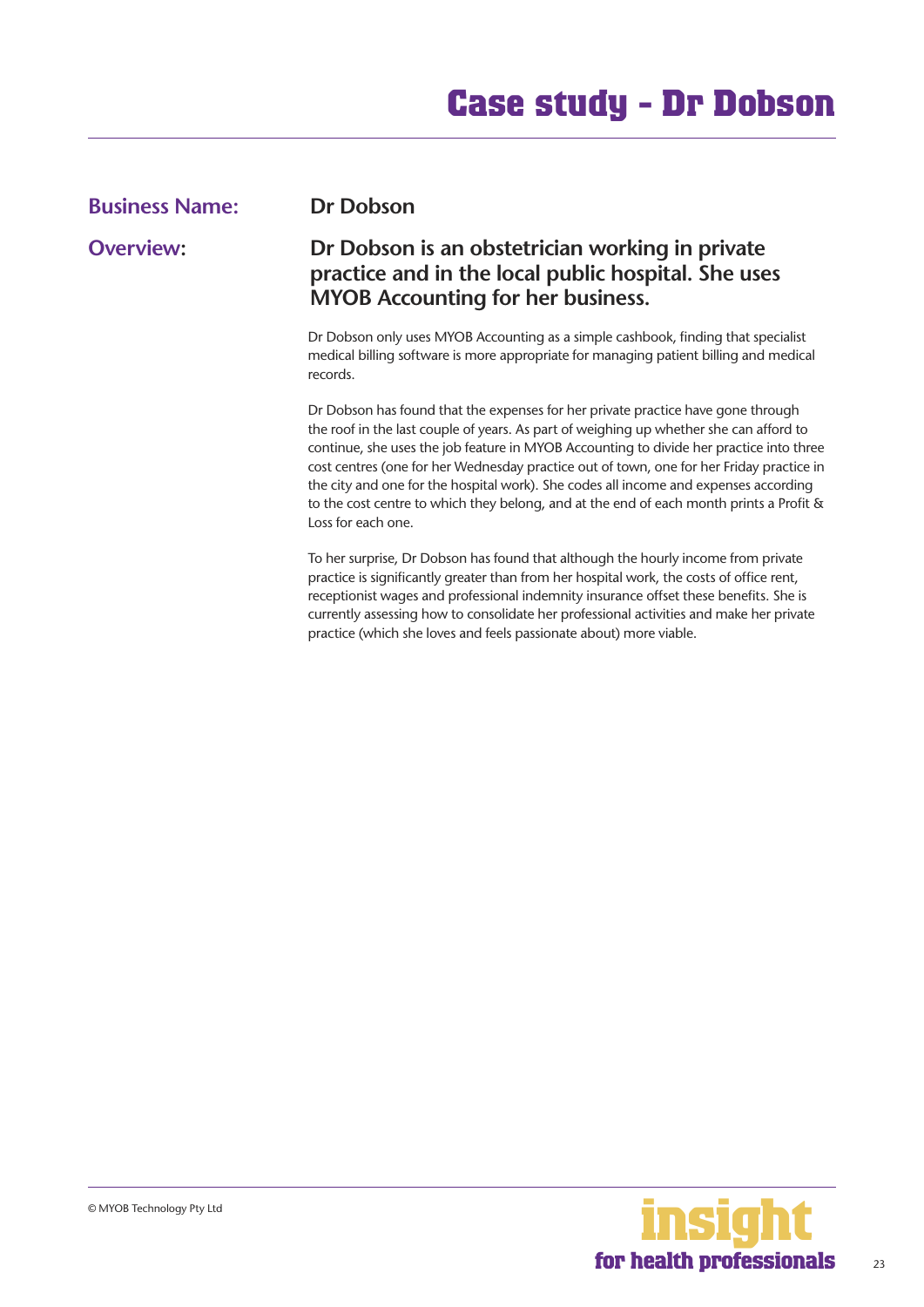<span id="page-23-0"></span>Many health professionals find their work is quite itinerant in nature, maybe working in a couple of clinics as well as from a home office. The next section of this guide looks at how to keep your financial information private, as well as how to access your company file from a distance, either when you're working from home or when you're out and about.

#### **Keeping your financial results private**

Many medical practitioners are happy for their bookkeeper to do their accounts, but reluctant for everyone in the office to know about their private financial affairs. In order to restrict who can view your company file, you need to set up passwords. Here's what to do:

- 1. When you open your company file, enter **Administrator** as your **User ID**. (The **Administrator** ID has unlimited access to the company file and is the only ID that can create new user IDs or set access restrictions).
- 2. Leave the **Password** field blank and click **Change Password**.
- 3. In the Change Password window, enter your password first in the **New Password**  field and then again in the **Confirm Password** field. (Keep this password to yourself; only the business owner or manager should know the password that's associated with the Administrator ID.)
- 4. Click **Record** and your company file should open.
- 5. Go to the **Setup** menu, choose **Preferences** and then click the **Security** tab. Click the **Password** button.
- 6. For each employee, click **New** to complete the **User ID** and **Password** fields.

This complete, everyone will be prompted to enter a **User ID** and **Password** every time they open your company file.

#### **Setting different levels of access for different employees**

When you open your company file using your administrator password, you have unlimited access to all parts of your company file. However, many medical practitioners choose to restrict access to their financial information, only allowing employees to use certain areas of the software (for example, allowing employees to create invoices and receipts, but not to view Profit & Loss reports).

Here's how to set up different levels of access for your employees:

- 1 Open up your company file using **Administrator** as your **User ID**.
- 2 Go to the **Setup** menu, choose **Preferences** and then click the **Security** tab. Click the **Password** button.
- 3 Highlight the employee's **User ID** in the left-hand column of the **User Access**  window (or click **New** to create new user ids and passwords, if necessary).

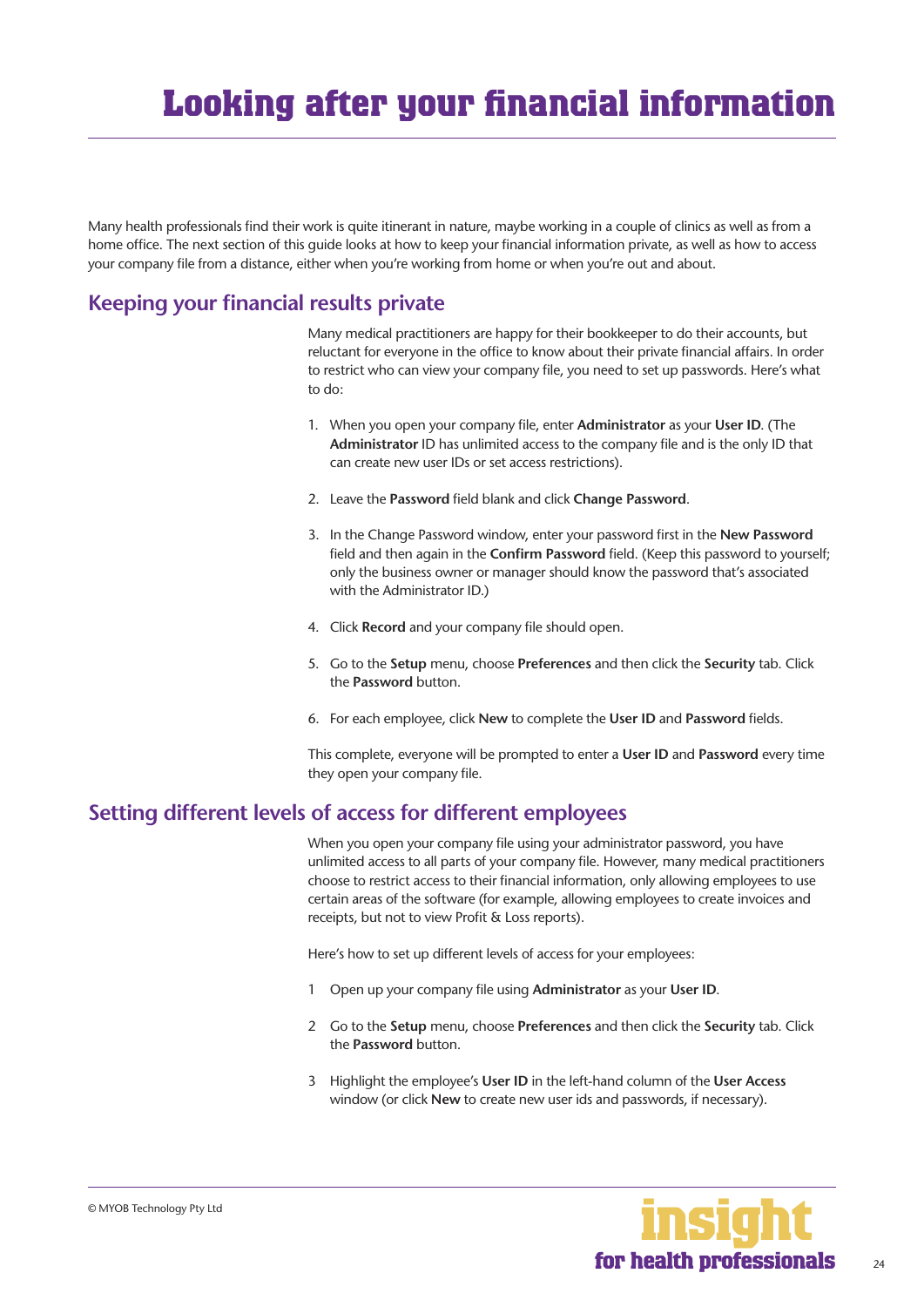## <span id="page-24-0"></span>**Looking after your financial information**

- 4 Click in the **Not Allowed** column against functions you don't want this person to be able to access, as shown below.
- 5 Click **OK** to save your password changes.

**Specifying security levels for different employees**

If you want to copy these restrictions to another employee (maybe you're barring all employees, with the exception of the bookkeeper, from recording payroll transactions, editing



sales or viewing financial reports), then you can. Highlight the new employee's **User ID**, click **Edit**, and in the **Copy Restrictions** field, select the name of the employee whose restrictions you have already established.

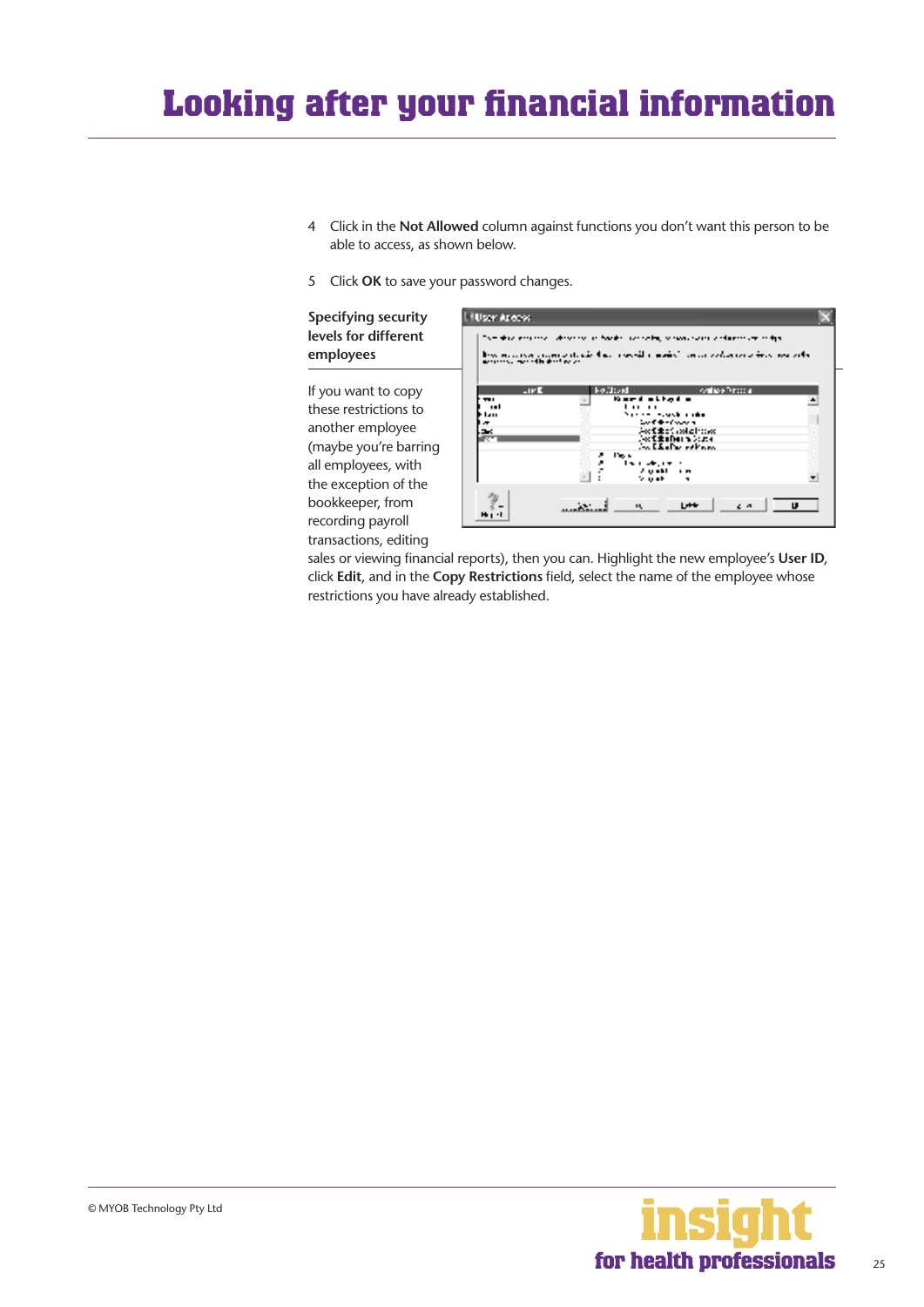<span id="page-25-0"></span>MYOB software makes accounting for GST about as easy as something so complex could be. So long as you record all your transactions and allocate the right tax code to each one, there's not a great deal that can go wrong. The main thing to remember is to allocate the right tax code when recording transactions. This done, everything else should fall into place.

#### **Recording GST on income and expenses**

Whenever you record a transaction, you can choose whether to enter the amount as tax-inclusive or tax-exclusive by marking or clearing the **Tax Inclusive** checkbox in the top right of every transaction window. (When recording payments or receipts in MYOB BusinessBasics and MYOB FirstEdge, you may have to click the **Split** button in order to view this option.)

Usually, you'll find it easiest to click the **Tax Inclusive** checkbox and enter all amounts including tax. You'll find that the GST calculates automatically and you don't have to go looking up every receipt to double-check the tax total.

Most health practitioners find that they only need six tax codes: CAP; FRE; GST; ITS; N-T and QUE.

To review your codes, go to the **Lists** menu and choose **Tax Codes**. Comparing your list with the list shown below, delete any codes you don't need (they'll only serve to cause confusion) and add any codes that are missing. For all tax codes, the **Linked Account for Tax Collected** should be **GST Collected from Sales** and the **Linked Account for Tax Paid** should be **GST Paid on Purchases**. Once you're finished, your tax code list should look similar to the one below:

**Your Tax Code List should look similar to this one**



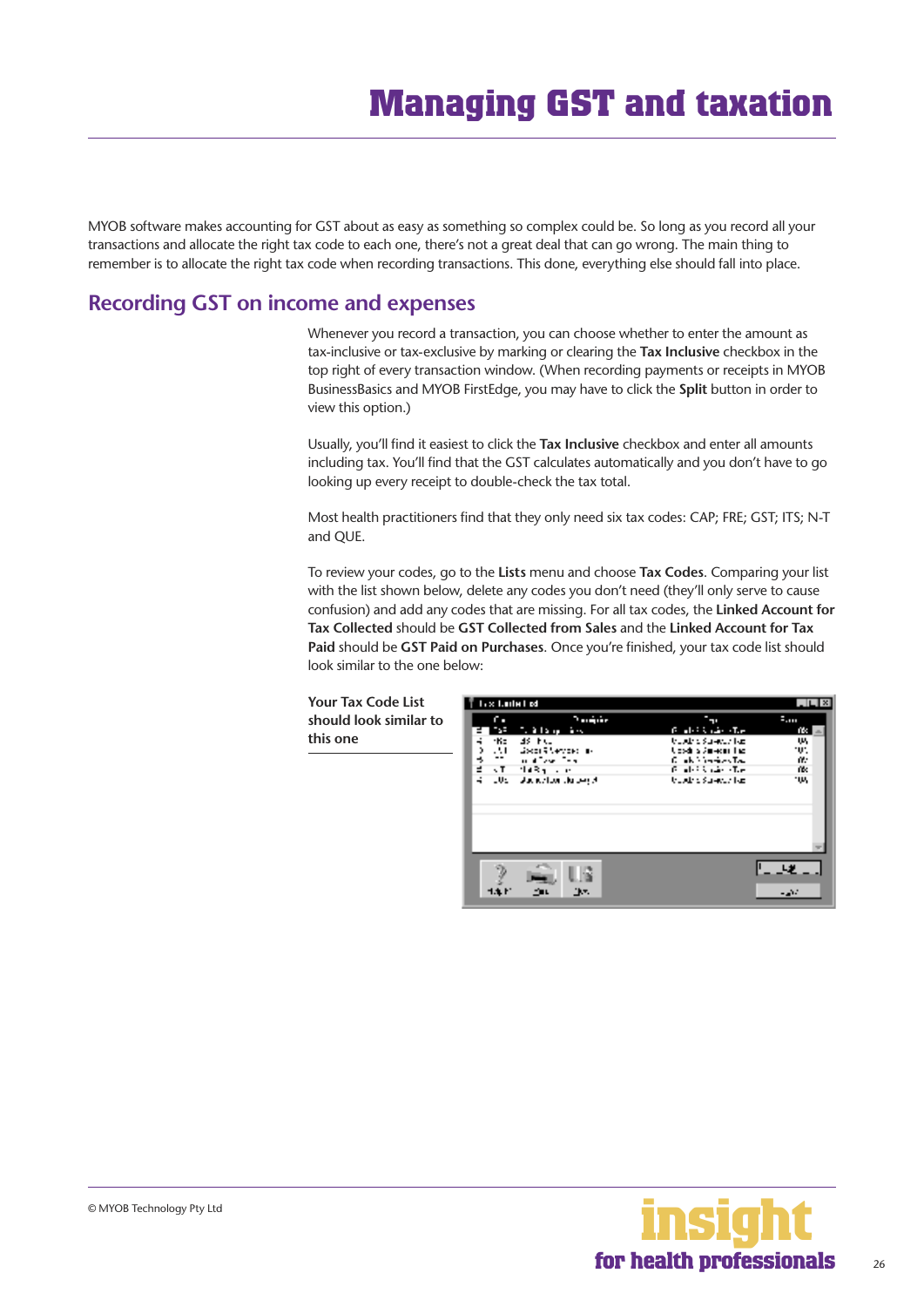<span id="page-26-0"></span>What do the different codes mean? Here's an explanation:

#### **CAP (GST on capital acquisitions)**

If you're part of the Simplified Tax System, then you need to report all capital acquisitions (new equipment, furnishings or vehicles) that cost more than \$1,000 separately on your Business Activity Statement. To do this, you need a separate tax code called CAP.

If you're not part of the Simplified Tax System, then you need to report most capital acquisitions (new equipment, furnishings or vehicles) separately on your Business Activity Statement. To do this, you need a separate tax code called CAP.

If you're not sure whether or not you're part of the Simplified Tax System or how to handle a particular asset purchase, ask your accountant.

#### **FRE (GST-free goods and services)**

For most medical practitioners, income from services provided is GST-free. However, even if you don't provide any GST-free goods or services, you're bound to end up purchasing GST-free supplies such as bank charges, donations or government charges.

#### **GST (Goods and Services Tax)**

GST is the tax code that you'll use for most sales and purchases.

#### **ITS (Input taxed sale)**

Use this code for interest income and rental income from residential property investments.

#### **N-T (Not Reportable)**

N-T stands for not reportable and is the code you use for everything that falls outside the GST net, such as wages; superannuation; loan repayments; bank transfers and personal spending.

#### **QUE (Query)**

Use the query code whenever you're not sure what code to use. That way, when you get to the end of the quarter, you can print a report for all transactions coded QUE and ask your accountant or MYOB Certified Consultant to give you a hand choosing the correct codings.

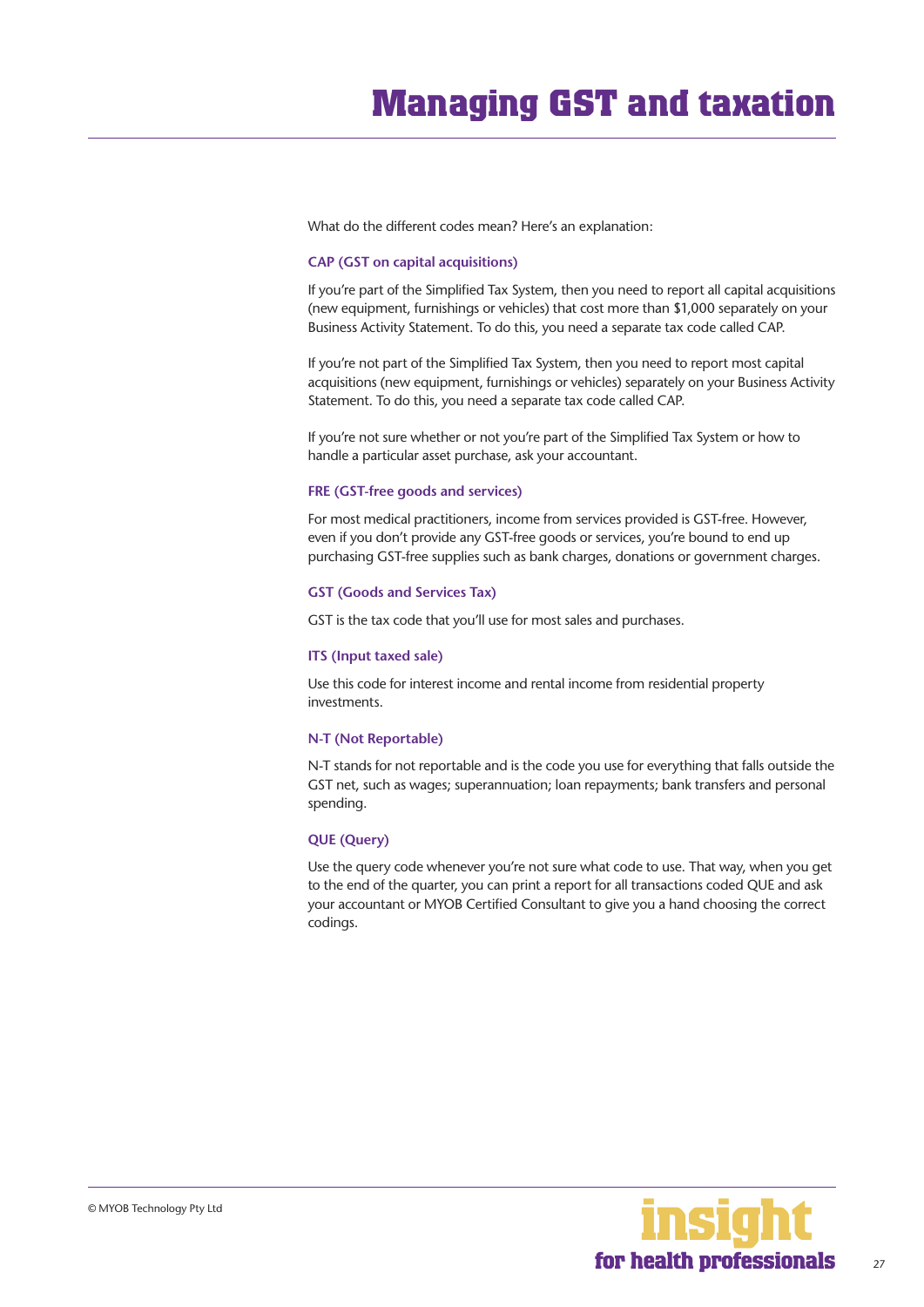#### <span id="page-27-0"></span>**Deciding what codes to use when**

One of the tricky things when first recording income and expenses is to figure about what tax code to use when. Here are tips to help you out, written especially with health practitioners in mind:

#### **Income**

- Most medical practitioners select FRE as the tax code on their invoices, but watch out for the odd service that has GST as the tax code (for example, workers compensation services or consultations to veteran affairs patients).
- Interest income should have ITS as the tax code, as should any income from residential real estate investments.
- Personal income which isn't really income (for example, a family loan, a gift or a tax refund should have N-T as the tax code.

#### **Expenses**

#### **Items with GST as the tax code**

- Most expenses, including things such as advertising, electricity, postage and telephone.
- Merchant fees on credit cards.
- Commercial rent.
- Travel within Australia.

#### **Items with FRE as the tax code**

- Most medical supplies, donations, most bank charges and interest expense.
- Government charges, including licence renewals, motor vehicle registration, council rates, water rates, land tax and stamp duty.
- Milk, tea and coffee.
- Residential rent expense.
- Overseas travel.

#### **Items with CAP as the tax code (CAP stands for 'GST on capital acquisitions')**

• Assuming you're registered for the Simplified Tax System (ask your accountant if you're not sure), select CAP as the tax code for capital aquisitions over \$1,000. If you're not registered for the Simplified Tax System, most capital acquisitions should have CAP as the tax code.

#### **Items you should check with your accountant or supplier**

- The tax code for hire purchase and lease payments depend on what you're paying off, when you bought it and how your accountant intends to treat it. Ask your accountant.
- Insurance is tricky, because almost every insurance policy is a mixture of taxable and tax-free (stamp duty doesn't have GST on it). Double-check the exact amount of GST on every insurance payment.

#### **Items with N-T as the tax code**

- 100% private-use expenses.
- Superannuation expense.
- Wages.